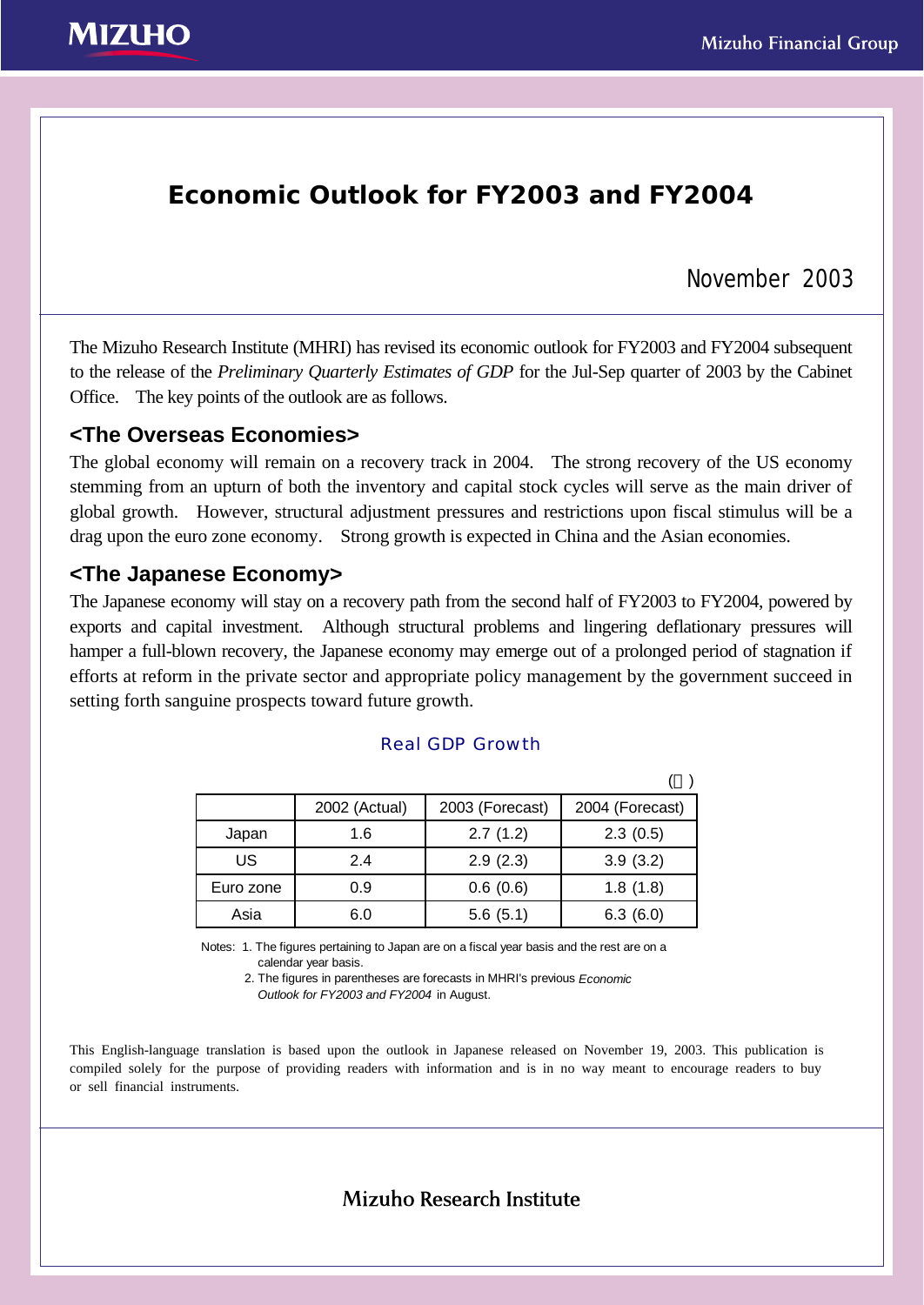## **I. The Overseas Economies**

The overseas economies posted unexpected strong growth in the Jul-Sep quarter of 2003 with the US economy recording the fastest pace of growth in 20 years. Although the collapse of the information technology (IT) bubble in 2000 triggered a global economic slump accompanied by the curtailment of capital investment, there are clear signals indicating that the global economy has entered a recovery phase with the US economy at the lead in the second half of 2003. The euro zone economy, which has been lagging in recovery so far, also recorded positive growth for the first time in four quarters in the Jul-Sep quarter. The economies of Asia are also showing definite signs of recovery despite a temporary slowdown due to the negative impact of the severe acute respiratory syndrome (SARS).

Looking forward to the year 2004, MHRI predicts that that overseas economies will fundamentally remain on a steady recovery path. In the US, (1) the cyclical recovery of capital investment, (2) prospects of a mild recovery of employment and (3) expectations of monetary policy measures to buttress the economy provide us with reasons to believe that the economy will remain on a recovery track. MHRI forecasts that US gross domestic product (GDP) in real terms will grow 2.9 percent in 2003 and 3.9 percent in 2004.

|                                                      |          |          |                       |          |           |                  |                        |                 | (%)      |
|------------------------------------------------------|----------|----------|-----------------------|----------|-----------|------------------|------------------------|-----------------|----------|
|                                                      | 2002     | 2003     | 2004                  | 2002     |           |                  | 2003                   | 2004 (Forecast) |          |
|                                                      | (Actual) |          | (Forecast) (Forecast) | 1st-half | 2nd-half  | 1st-half         | 2nd-half<br>(Forecast) | 1st-half        | 2nd-half |
| <b>GDP</b>                                           | 2.4      | 2.9      | 3.9                   | 3.5      | 2.7       | 1.9 <sup>°</sup> | 5.2                    | 3.7             | 3.0      |
| Personal consumption                                 | 3.1      | 3.1      | 3.7                   | 3.5      | 3.0       | 2.4              | 4.7 <sup>1</sup>       | 3.7             | 2.8      |
| Housing investment                                   | 3.9      | 8.0      | 2.2                   | 6.7      | 3.5       | 9.0              | 10.6                   | $-0.3$          | $-0.8$   |
| Capital investment                                   | $-5.7$   | 2.3      | 9.                    | $-6.3$   | $-0.5$    | 0.1              | 9.8                    | 8.6             | 9.2      |
| Inventory investment (\$100 million)                 | 52       | $-97$    | 318                   | $-120$   | 223       | $-64$            | -129                   | 250             | 385      |
| Government expenditures                              | 4.4      | 3.2      | 1.8                   | 5.7      | 3.0       | 3.4              | 3.1                    | 1.3             |          |
| Net exports (\$100 million)                          | $-4,886$ | $-5,337$ | $-5,964$              | $-4,670$ | $-5,101$  | $-5,282$         | $-5,392$               | $-5,811$        | $-6,117$ |
| Exports                                              | $-1.6$   | 1.2      | 6.2                   | 2.6      | 4.2       | $-2.4$           | 5.8                    | 5.9             |          |
| Imports                                              | 3.7      | 3.8      | 8.1                   | 8.1      | 8.7       | 0.7              | 5.3                    | 9.2             | 8.5      |
| Domestic final consumption                           | 2.4      | 3.3      | 3.8                   | 2.9      | $2.6 \pm$ | 2.7:             | 5.2                    | 3.5             | 3.1      |
| Consumer prices (y-o-y % change)                     | 1.6      | 2.3      | $\overline{.7}$       | 1.4      | 2.5       | 2.6              | 1.8                    | 1.7             | 1.7      |
| Current account balance (\$100 million)              | $-4.809$ | $-5,647$ | $-6,352$              | $-2,296$ | $-2,513$  | $-2,789$         | $-2,858$               | $-3,132$        | $-3,220$ |
| <as a="" gdp="" nominal="" of="" percentage=""></as> | $-4.6$   | $-5.2$   | $-5.5$                | $-4.4$   | $-4.8$    | $-5.2$           | $-5.5$                 | $-5.5$          | $-5.5$   |

## Chart 1: Forecast of the US Economy

Note: Yr = rate of change from the previous year. Half-year term = rate of change p.a. from the previous term. Sources: US Department of Commerce, US Department of Labor.

> The euro zone economy should also remain on an export-driven recovery. Nevertheless, it should be noted that in the euro zone economy, the belated progress in reducing excess labor and the debt overhang in the corporate sector is making it difficult for the rise of exports to ripple through to capital investment and employment. We are thus inclined toward the view that a strong recovery led by private-sector demand is unlikely for the time being. We expect real GDP growth in the euro zone economy to stand at 0.6 percent in 2003 and 1.8 percent in 2004.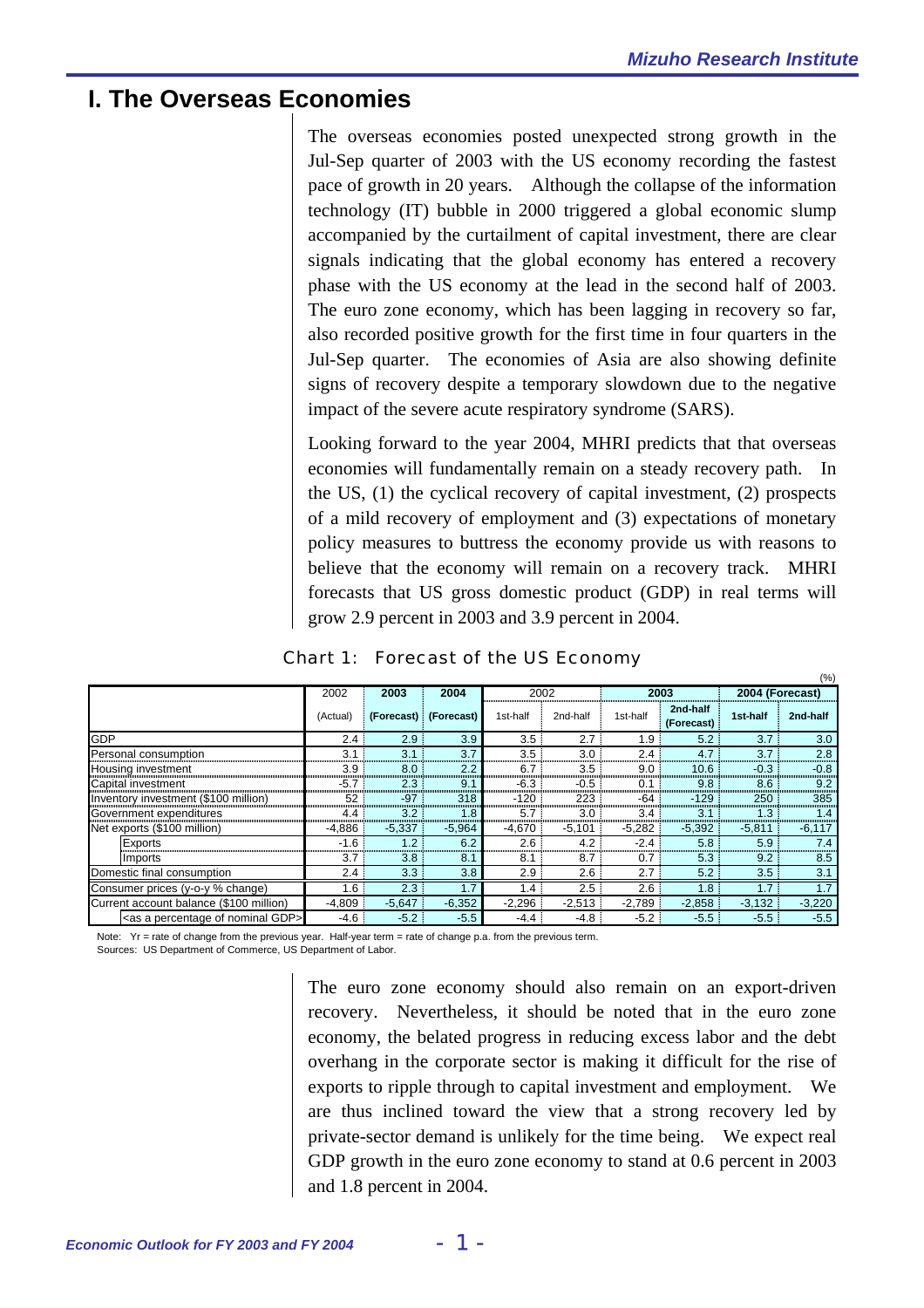$(%)$ 

|                           |    |             | 2002     | 2003   | 2004                  | 2003                 |                        |                        | 2004                   |  |  |
|---------------------------|----|-------------|----------|--------|-----------------------|----------------------|------------------------|------------------------|------------------------|--|--|
|                           |    |             | (Actual) |        | (Forecast) (Forecast) | 1st-half<br>(Actual) | 2nd-half<br>(Forecast) | 1st-half<br>(Forecast) | 2nd-half<br>(Forecast) |  |  |
|                           |    | G Euro zone | 0.9      | 0.6    | 1.8                   | 0.0                  | 0.7                    | 1.2 <sub>1</sub>       | 0.5                    |  |  |
|                           |    | Germany     | 0.2      | $-0.0$ | 1.4                   | $-0.3$               | 0.3                    | 0.9 <sub>l</sub>       | 0.8                    |  |  |
| D                         |    | France      | 1.3      | 0.2    | 1.6                   | $-0.2$               | 0.4                    | 1.0                    | 0.9                    |  |  |
|                           |    | Italy       | 0.4      | 0.5    | 1.6                   | 0.0                  | 0.4                    | 1.1                    | 0.6                    |  |  |
| P                         |    | Spain       | 2.0      | 2.1    | 2.6                   | 1.1                  | 0.9                    | 1.5                    | 1.3                    |  |  |
|                           | UK |             | 1.7      | 1.9    | 2.3                   | 0.7                  | 1.2                    | 1.2 <sub>1</sub>       | 1.2                    |  |  |
| Euro zone consumer prices |    |             | 2.2      | 2.0    | 1.7                   | 2.1                  | 2.0                    | 1.6                    | 1.8                    |  |  |

### Chart 2: Forecast of the Euro Zone Economy

Notes: 1. Rate of real GDP growth. Yr = rate of change over the previous year. Half-year term = rate of change over the previous term. Consumer prices = rate of change over the previous year.

Sources: EUROSTAT, ECB, ONS.

We look forward to strong growth of the Asian economies reflecting the upturn of the IT sector in the US and the domestic investment boom in China. The South Korean economy - dragged down so far by slumping consumer spending – will most likely start to follow an export-driven recovery path. We expect real GDP growth in the Asian economies to reach 5.6 percent in 2003 and 6.3 percent in 2004.

### Chart 3: Forecast of the Asian Economies

|  |                 |          |            | $(\% )$    |
|--|-----------------|----------|------------|------------|
|  |                 | 2002     | 2003       | 2004       |
|  |                 | (Actual) | (Forecast) | (Forecast) |
|  | Asia (average)  | 6.0      | 5.6        | 6.3        |
|  | NIEs (average)  | 4.5      | 2.6        | 4.2        |
|  | S. Korea        | 6.3      | 2.9        | 4.8        |
|  | Taiwan          | 3.6      | 3.2        | 4.0        |
|  | Hongkong        | 2.3      | 1.6        | 2.7        |
|  | Singapore       | 2.2      | 1.3        | 4.1        |
|  | ASEAN (average) | 4.3      | 4.6        | 4.9        |
|  | Thailand        | 5.3      | 6.0        | 6.1        |
|  | Malaysia        | 4.1      | 4.5        | 4.6        |
|  | Indonesia       | 3.7      | 3.8        | 4.2        |
|  | Philippines     | 4.4      | 4.3        | 4.5        |
|  | China           | 8.0      | 8.5        | 8.5        |

Notes: 1. Real GDP growth (change over the previous year).

 2. Weighted average on the basis of each country's nominal GDP in 2000. Source: Government data provided by each of the relevant countries.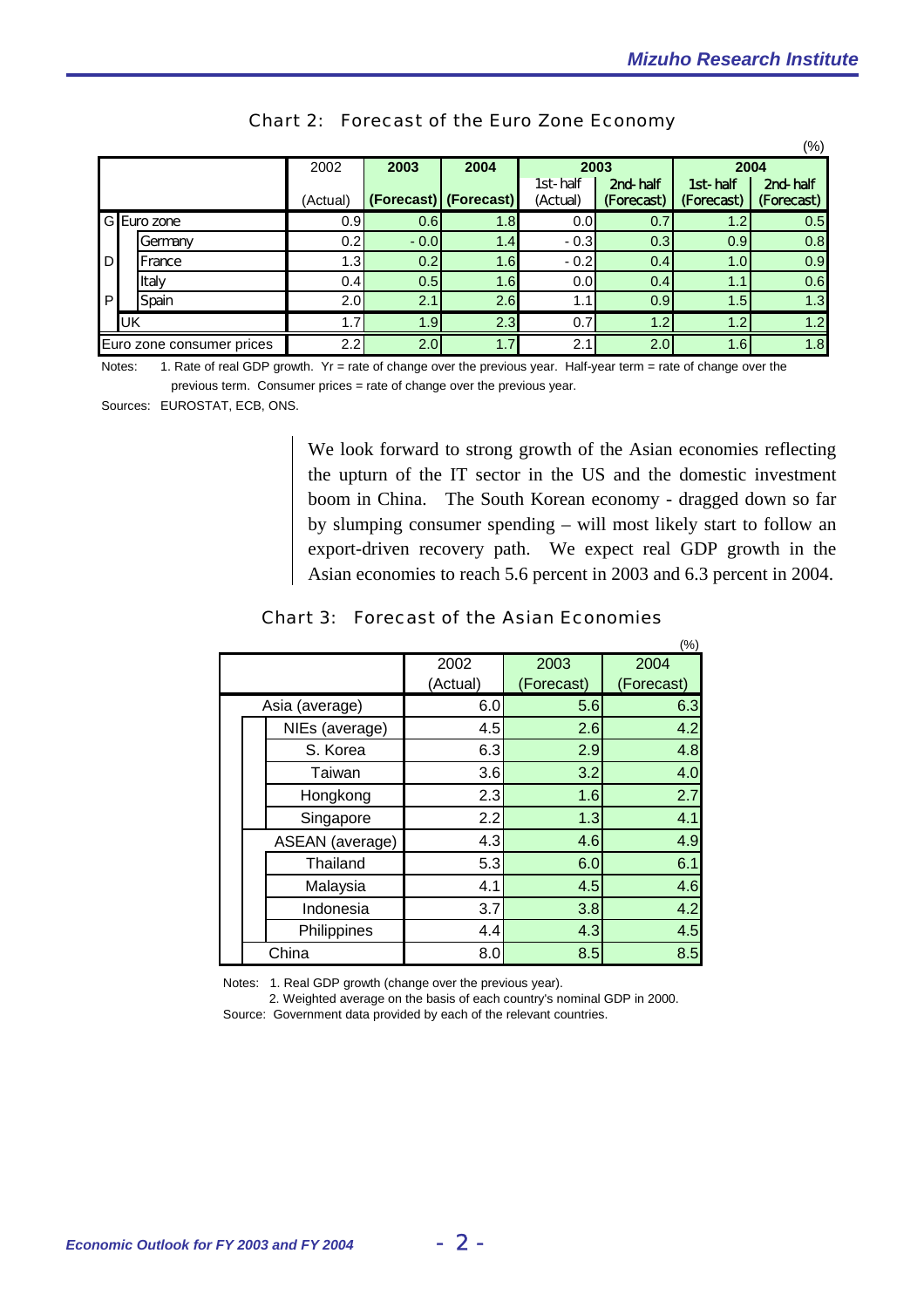# **II. The Japanese Economy**

## **1. The current state and key points of the forecast on the Japanese economy**

**The Japanese economy grew above expectations, shifting once again into an export-driven recovery**  Japan's real GDP rose 0.6 percent q-o-q (translated into an annualized rate of 2.2 percent) in the Jul-Sep quarter of 2003, marking the seventh consecutive quarter of positive growth (Chart 4). Exports and capital investment were the main drivers of the economy. Industrial production, despite a belated recovery so far, also rose 1.3 percent q-o-q in the Jul-Sep quarter backed by export growth. Exports should remain on an upward trajectory in the Oct-Dec quarter given the strong growth of the US economy. Furthermore, trends in machinery orders provide us with reason to believe that business fixed investment may slow down in the Oct-Dec quarter but regain momentum in the Jan-Mar quarter of 2004. Although the slow improvement of labor market conditions makes a sharp rise of personal consumption unlikely, we do not expect consumer spending to lose momentum. The Japanese economy, which had been pausing on the landing from the second half of FY2002 to the first half of FY2003, should gather momentum again toward the end of the fiscal year (March 31, 2004).





Note: The bars represent the degree of contribution by each of the components to the rate of real GDP grow th.

Source: Cabinet Office, *Preliminary Quarterly Estimates of GDP.*

**Capital investment rises among manufacturers given the shift of the inventory cycle into reverse mode triggered by export growth, corporate restructuring efforts and the quantity effect.** 

Several factors are accountable for the signs of renewed vigor in the Japanese economy.

The first factor is the stronger-than-expected recovery of the US economy.

The rate of US real GDP grew far above consensus forecasts and reached 8.2 percent q-o-q p.a. in the Jul-Sep quarter. US economic growth led to the rise of US-bound exports from the East Asian countries, which in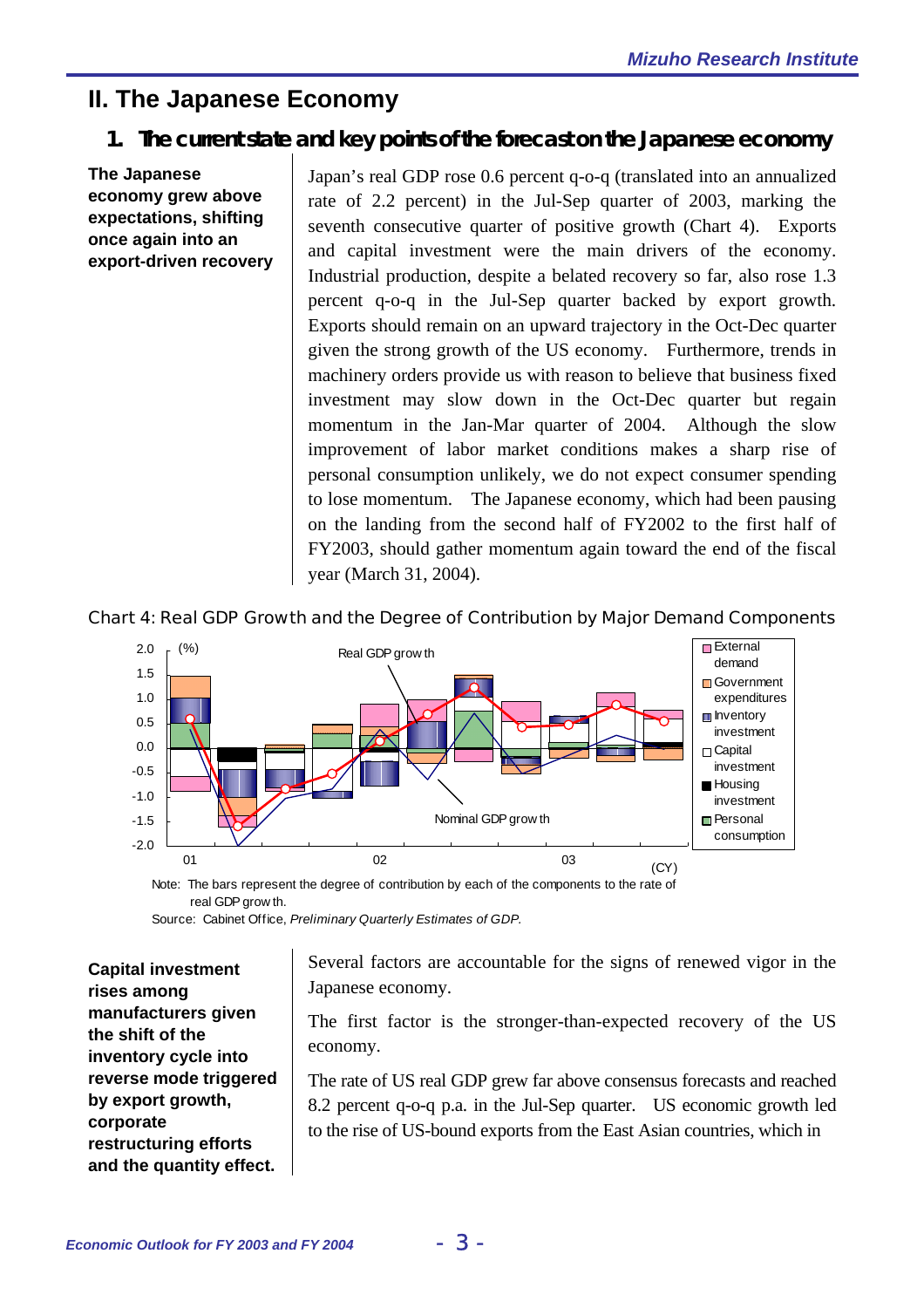turn bolstered Japan's industrial shipments as a result of indirect exports via the rest of East Asia. We are inclined toward the view that the rise of exports along with the expansion of the US economy – coupled with the restraints upon production due to the unseasonable cool summer weather – has minimized the possibility of a potential inventory adjustment in Japan. Although the shipments-inventories balance indicates that Japan was at the brink of an inventory adjustment phase, conditions have been improving rapidly since September (Chart 6). Up to the previous *Economic Outlook for FY2003 and FY2004*, MHRI took a cautious view on the economy in the second half of FY2003 due to our belief that the inventory cycle would cause a mild production adjustment. However, the odds are high that these potential adjustment pressures are abating due mainly to the increase of exports stemming from the expansion of the US economy. Looking forward, the US and overseas economies should remain on a steady recovery path. The short-term economic cycle – defined by the inventory cycle – is slated for an upturn.



00 01 02 03

Sources: Ministry of Economy, Trade and Industry, *Indices of Industrial Production* ,

Note : Data on industrial production in October and November are based on

*Survey of Production Forecast (METI).*

Chart 5: Trends in Production and Real Exports



Chart 6: The Shipments-Inventories Balance

*Survey of Production Forecast,* Bank of Japan, *Real Exports and Real Imports.*

Notes: Data on industrial production (y-o-y change) in October and November are based upon *Survey of Production Forecast.* Sources: Ministry of Economy Trade and Industry, *Indices of Industrial Production.*

85 90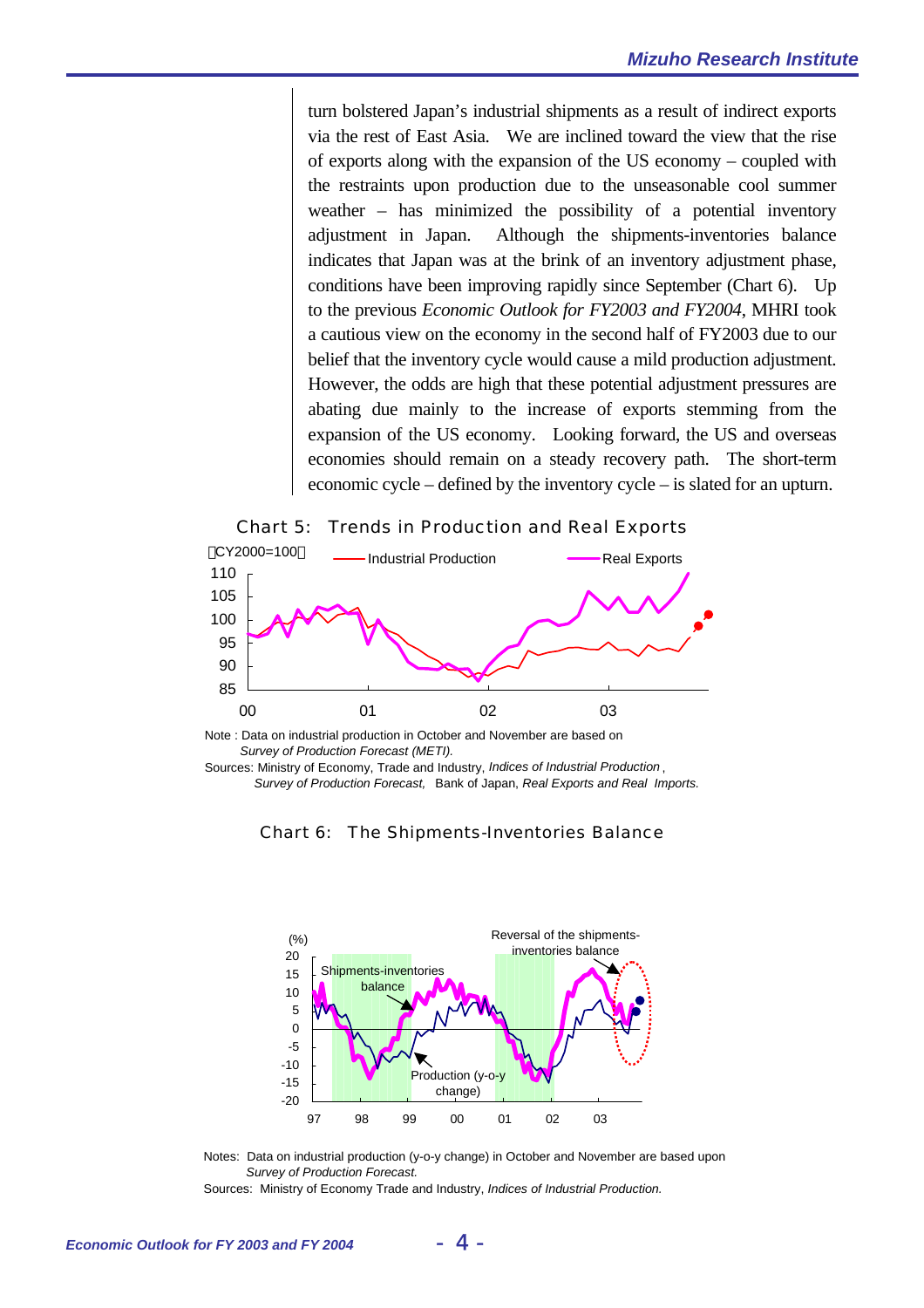Secondly, the corporate sector (mainly the manufacturing sector) is about to emerge out of a capital stock adjustment phase.

Although Japanese companies have been reducing their capital stock during the recession following the collapse of the information technology (IT)-bubble, the capital stock cycle shows that the adjustment process has more or less run its course (Chart 7). In particular, a key factor is the investment behavior of large manufacturers which have been improving their profitability and balance sheets through restructuring efforts. The export-driven rise of demand is coaxing these large manufacturers to renew plant and equipment which have been rendered obsolete as a result of past cutbacks upon capital investment. Although investment activity thus far is comprised mainly of investments to renew existing facilities, we are inclined to believe that capital investment has entered a cyclical recovery.





Source: Cabinet Office, *Gross Capital Stock of Private Enterprises.*

**MHRI has upgraded its main scenario of the Japanese economy ~ the maintenance of a mild recovery** 

From a cyclical perspective, the inventory cycle which determines the short-term economic cycle and the capital investment cycle - the key determinant of the mid-term cycle of the economy - are both shifting into recovery mode. Although Japan's economy appeared to be falling into an adjustment phase at one point, we now expect the economy to follow a recovery path powered by exports and capital investment. Thus, MHRI has upgraded its main scenario on the Japanese economy from our previous outlook that the economy would regain strength after a temporary slowdown in the second half of FY2003 to "the maintenance of a mild recovery in FY2003 and FY2004". Along with this upgrade, we have also revised upward our forecast on the rate of real GDP growth in FY2003 and FY2004.

As discussed more fully in the following pages, the Japanese economy is still facing various structural problems making it uncertain whether the current nascent upturn will develop into a full-blown economic recovery. However, MHRI does not rule out entirely the possibility that the continuation of the current recovery may lead to the mitigation of structural problems and the recovery of expectations toward growth and pull the Japanese economy out its prolonged slump.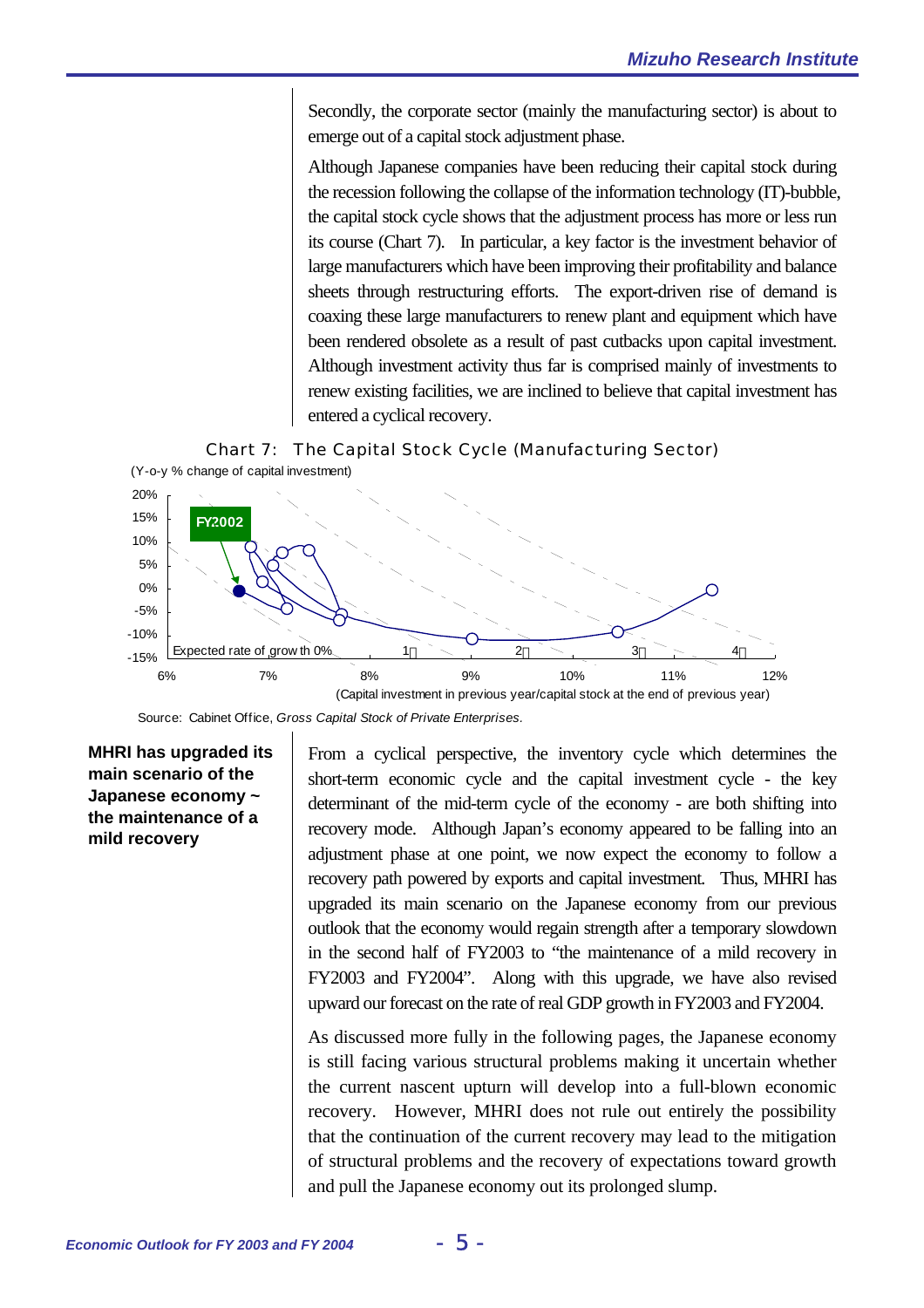## **2. External demand**

**The recovery of the economy is driven by exports** 

The current recovery of the Japanese economy is driven by exports reflecting the recovery of the US and overseas economies.

Exports in real terms grew 2.8 percent q-o-q in the Jul-Sep quarter of 2003. The fading impact of the war in Iraq and the severe acute respiratory syndrome (SARS) upon exports and the expansion of global trade mainly with respect to IT-related merchandise amid the growth of the US economy led to the rise of exports. While the weakness of domestic demand in South Korea was a source of concern, NIEs-bound exports (mainly IT-related merchandise) remain strong (Chart 9) and exports toward China (IT-related merchandise and materials and machinery for the improvement of infrastructure) are continuing to grow rapidly.

### Chart 8: Exports (by geographic destinations)



Source: Ministry of Finance, *The Summary Report on Trade of Japan.*



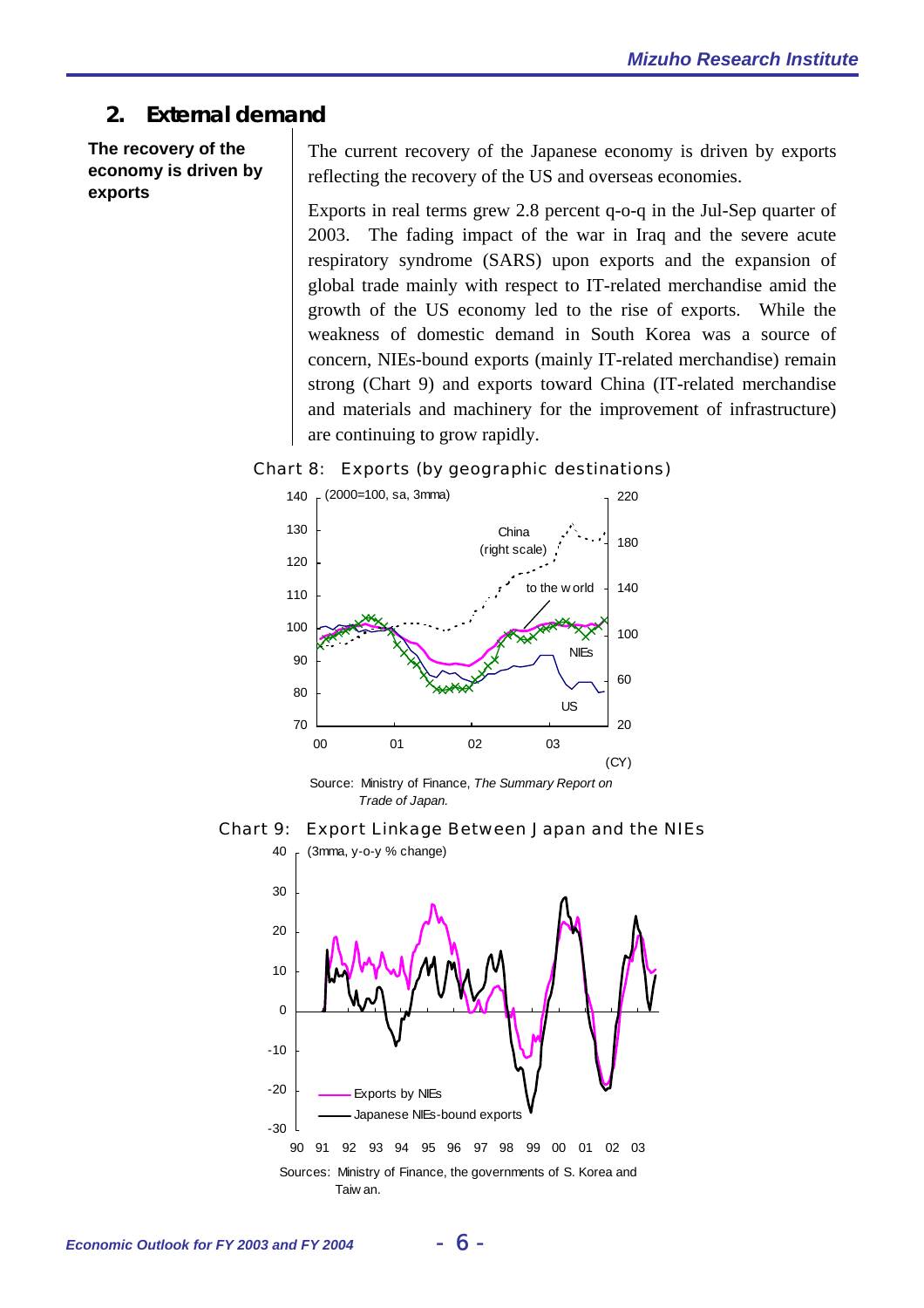Looking forward, exports should remain on an upward trajectory given the recovery of the overseas economies. Viewed in terms of goods, the global demand for IT-related merchandise is recovering and should underpin exports. The global growth of semiconductor sales – which temporarily slowed in early 2003 – is starting to recover. According to forecasts by the World Semiconductor Trade Statistics (WSTS), global demand for semiconductors will pick up in 2004 as a result of economic recovery and the use of semiconductors in a wider range of products (Chart 10). Since the growth of IT-related demand will tend to ripple through to materials and machinery exports, we are inclined to believe that the rise of exports will be more broad-based. Furthermore, in view of the fact that Japanese automakers have reduced their US inventories to appropriate levels, it now appears that they have shifted into an inventory build-up phase along with the seasonal introduction of new models in early autumn (Chart 11). Exports should remain on a mild recovery as long as risk factors such as an overseas economic slowdown and a sharp appreciation of the yen do not materialize. Judging from the foregoing, we expect real exports to grow 8.0 percent y-o-y in FY2003 and 8.8 percent y-o-y in FY2004.



Chart 10: Forecast on the Global Semiconductor Market



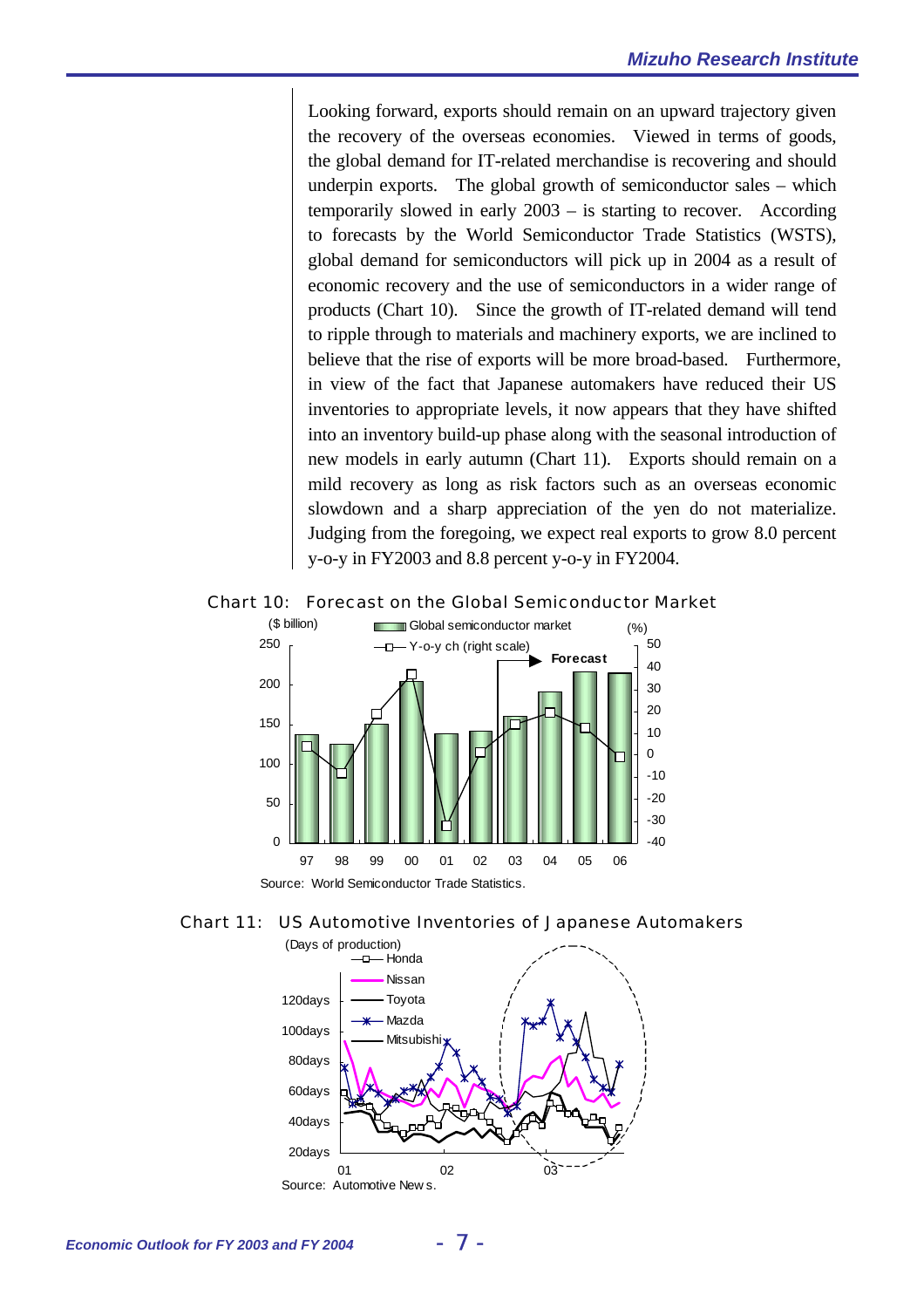#### **Relatively mild import growth**

Imports increased 1.7 percent q-o-q in the Jul-Sep quarter of 2003, rising for the first time in two quarters. The expansion of intra-industry trade in the IT sector and the increase of services imports along with the fading impact of SARS contributed to the upturn. Looking forward, imports should remain on a mild recovery in tandem with the recovery of Japan's domestic economy and the expansion of intra-industry trade in East Asia. Even so, the pace of import growth will be slower than that of exports given the slow pace of recovery of domestic demand for the time being (Chart 12). We expect real imports to grow 3.6 percent y-o-y in FY2003 and 5.8 percent y-o-y in FY2004.

#### Chart 12: Exports and Imports in Real Terms



Source: Cabinet Office, *Preliminary Quarterly Estimates of GDP.*

## **The current account surplus will expand**

Japan's current account surplus will grow mildly based upon forecasts that exports will surpass imports. Furthermore, the investment income account should continue to improve reflecting the recovery of the global economy and the improvement of the investment environment, leading to the expansion of the current account surplus (Chart 13). Japan's current account balance should stand at 15.8 trillion yen (3.2 percent of nominal GDP) in FY2003 and 18.0 trillion yen (3.6 percent of nominal GDP) in FY2004.



Chart 13: The Current Account Balance

Source: Ministry of Finance, *Balance of Payments Statistics.*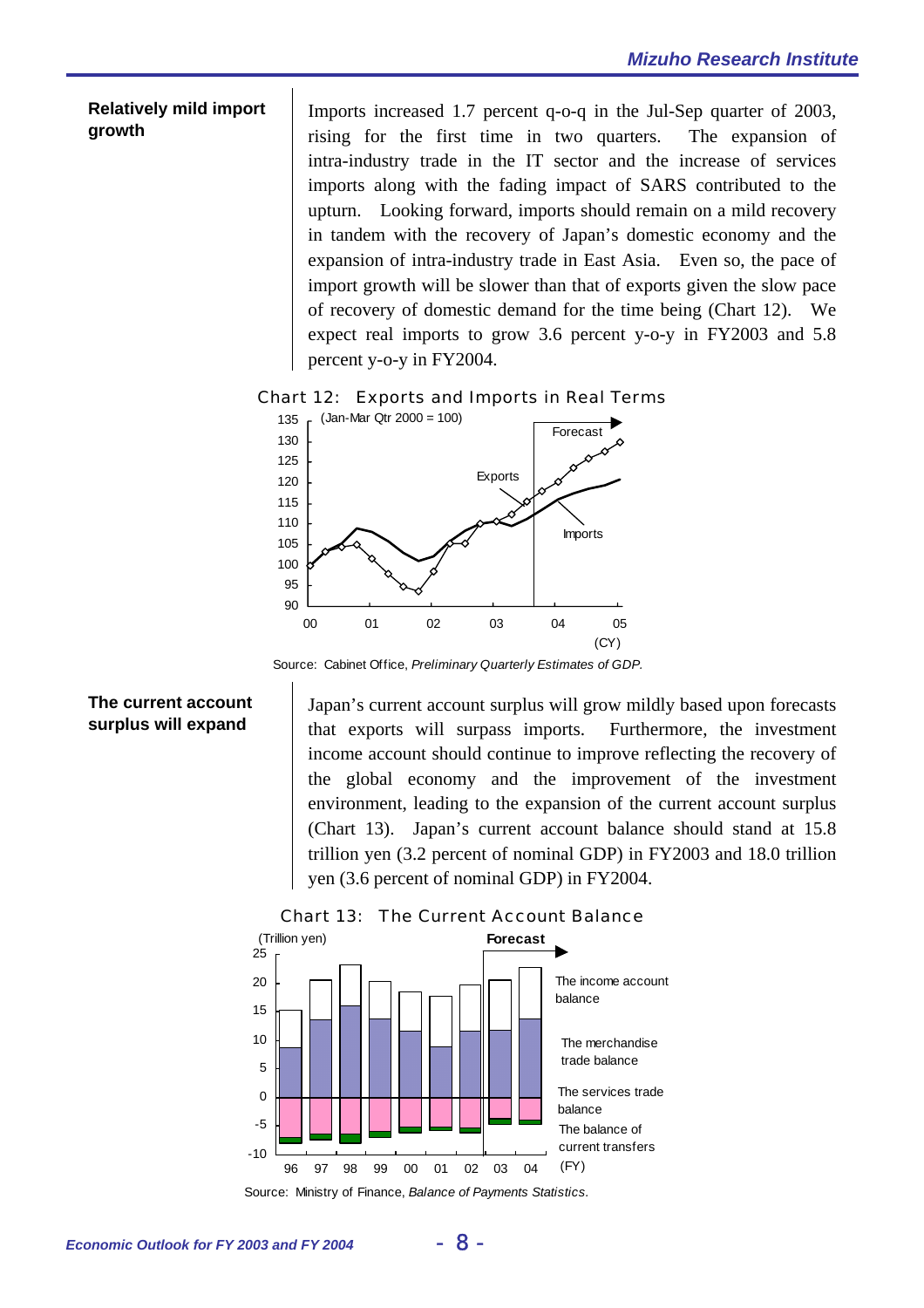## **3. The corporate sector**

The growth of exports examined above will lead to the rise of production and corporate earnings, serving as impetus for more capital investment in the corporate sector. The increase of corporate investment and plant and equipment is the other main engine of the impending recovery of the Japanese economy.

## **Renewed production activity mainly among manufacturers**

Although production activity in Japan's corporate sector has been slumping since early 2003 due to the stagnation of exports stemming from the war in Iraq and SARS, we expect a dramatic rise of industrial production in the Oct-Dec quarter reflecting the recent growth of exports (Chart 14). We expect production mainly in the IT sector and export-related sectors such as transportation machinery to grow strongly backed by the rise of exports reflecting the steady recovery of the global economy (Chart 15).

#### Chart 14: The All-Industries Activity Index



Note: Data on the Jul-Sep qtr (except for mining and manufacturing) are July and August averages. Source: Ministry of Economy, Trade and Industry, *Indices of Industrial Production, Indices of Tertiary Industry Activity.*

#### Chart 15: Forecast on Exports and Industrial Production



Sources: Ministry of Economy, Trade and Industry, *Indices of Industrial Production,* Cabinet Office, *Preliminary Quarterly Estimates of GDP.*

> The ripple effect of demand in the manufacturing sector should lift the flat growth among non-manufacturers into a mild recovery. Nevertheless, a full-fledged recovery is unlikely given the lack of buoyancy of personal consumption which comprises the major part of demand. The decline of activity in the construction industry will probably go unhampered in FY2004 as the government slashes public investment.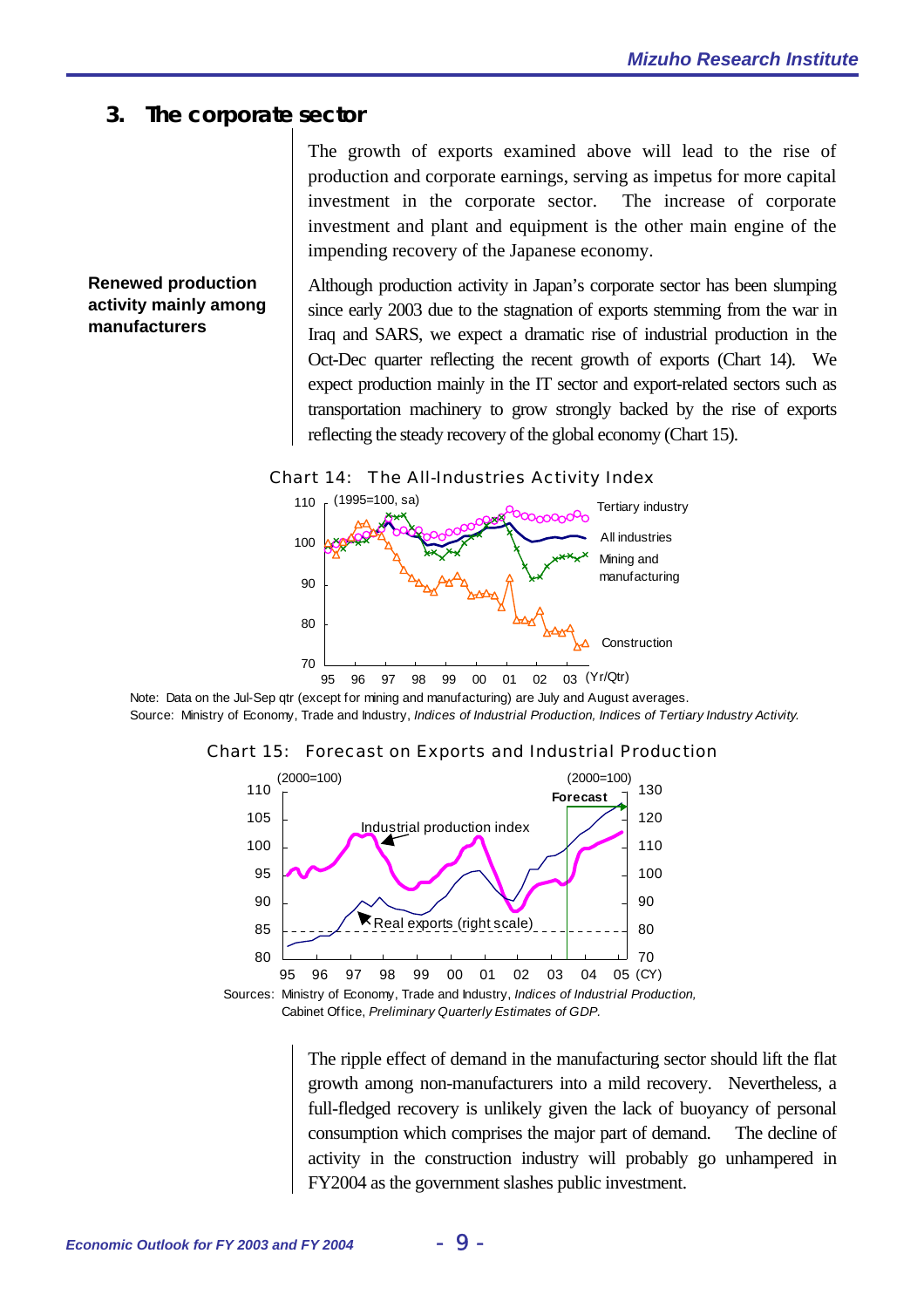**Inventory stock will rise along with the recovery of economic conditions** 

During the recovery phase from February 2002, companies were extremely cautious regarding the accumulation of inventory stock. This stems from a demand-side factor that the pace of shipments recovery was sluggish from the second half of FY2002 onward in addition to the prevailing behavior among corporations trying to minimize appraisal losses arising from the fall of inventory prices under a deflationary environment. Thus, although inventories should have increased along with the growth of shipments in a normal inventory cycle, this did not happen in the current recovery phase (Chart 16). Looking forward, forecasts that companies will start to build up inventories in tandem with the pace of economic recovery and that appraisal gains are generated as a result of the global rise of materials prices provides us with reasons to believe that the growth of inventory stock will enter positive territory (Chart 17). Nevertheless, we do not expect a significant change in the cautious stance toward inventory accumulation among corporations in view of the fact that the price of products are still falling in the processing industry and that an inventory overhang will also lead directly to the fall of prices in the materials industry. Although inventory stock will begin to build up, the rise of inventories should remain mild.





Source: Ministry of Economy, Trade and Industry, *Indices of Industrial Production.*





Source: Compiled by MHRI on the basis of *Indices of Industrial Production* (Ministry of Economy, Trade and Industry).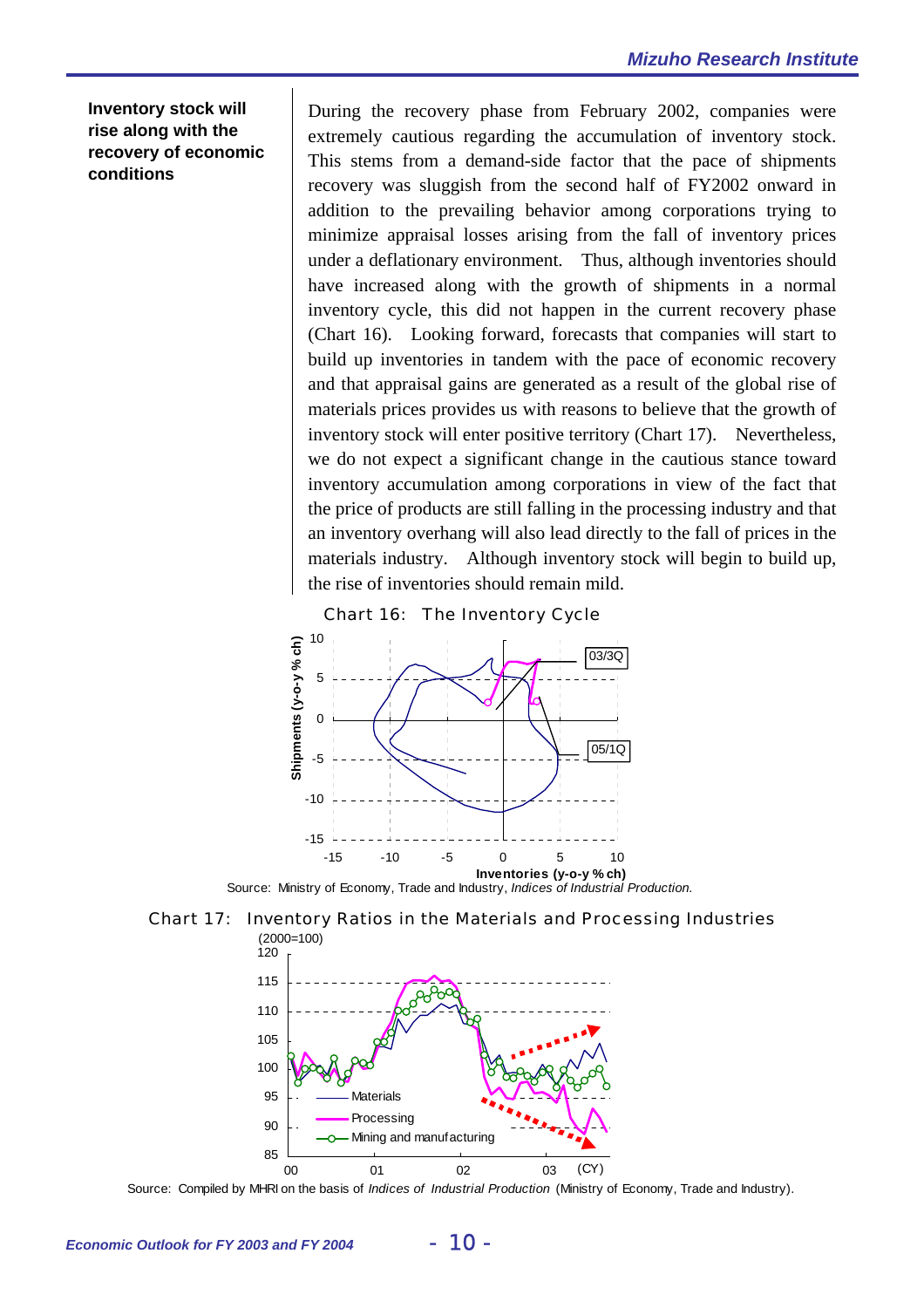$(1/2)(1/2)$ 

## **Corporate earnings continue to improve mainly among manufacturers**

Corporate earnings in general will remain on a moderate recovery track from FY2003 to FY2004 (Chart 18). However, a closer look at different sectors reveal mixed results on corporate earnings because the Japanese economy is not yet in a full-blown recovery. In the manufacturing sector, we expect a steady recovery of earnings along with the rise of revenues in the materials industry given its success in mitigating excessive competition and bringing prices back to normal levels. In the processing industry, earnings will continue to improve among IT-related companies since they will benefit from a quantity effect and reap greater results from enhancing the added value of their products as a result of export growth. In contrast, non-manufacturers will still be dependent upon restructuring efforts in order to secure earnings since the pace of demand growth among non-manufacturers will be slower than manufacturers. The lag in recovery among non-manufacturers compared to manufacturers will persist in FY2004.

|                      |                        |          |          |            | (1 - O - V 70 CN |
|----------------------|------------------------|----------|----------|------------|------------------|
|                      |                        | FY2001   | FY2002   | FY2003     | FY2004           |
|                      |                        | (Actual) | (Actual) | (Forecast) | (Forecast)       |
| All industries       | <b>Sales</b>           | $-3.3$   | $-5.6$   | 0.5        | 0.0              |
|                      | <b>Current profits</b> | $-19.6$  | 7.2      | 6.9        | 3.9              |
| <b>Manufacturers</b> | Sales                  | $-6.4$   | $-0.5$   | 2.9        | 0.6              |
|                      | <b>Current profits</b> | $-42.5$  | 32.8     | 15.5       | 3.4              |
| Non-manufacturers    | Sales                  | $-1.9$   | $-7.6$   | $-0.6$     | $-0.2$           |
|                      | <b>Current profits</b> | $-1.3$   | $-4.6$   | 1.4        | 4.2              |
| Large enterprises    | Sales                  | $-3.9$   | $-0.4$   | 1.4        | 0.3              |
|                      | <b>Current profits</b> | $-23.6$  | 23.6     | 9.9        | 4.4              |
| <b>Manufacturers</b> | Sales                  | $-5.6$   | 1.9      | 3.6        | 0.9              |
|                      | <b>Current profits</b> | $-41.2$  | 40.6     | 18.8       | 3.9              |
| Non-manufacturers    | Sales                  | $-2.6$   | $-2.1$   | $-0.1$     | $-0.1$           |
|                      | <b>Current profits</b> | $-0.6$   | 10.4     | 1.2        | 5.0              |
| Small and medium     | <b>Sales</b>           | $-2.8$   | $-8.9$   | $-0.2$     | $-0.2$           |
| enterprises          | <b>Current profits</b> | $-15.7$  | $-7.1$   | 3.4        | 3.2              |
| Manufacturers        | <b>Sales</b>           | $-7.5$   | $-3.7$   | 1.9        | 0.2              |
|                      | <b>Current profits</b> | $-44.8$  | 18.8     | 8.3        | 2.2              |
| Non-manufacturers    | Sales                  | $-1.6$   | $-10.3$  | $-0.8$     | $-0.2$           |
|                      | <b>Current Profits</b> | $-1.8$   | $-14.1$  | 1.5        | 3.7              |

| <b>Chart 18: Corporate Earnings Forecast</b> |  |  |  |  |
|----------------------------------------------|--|--|--|--|
|----------------------------------------------|--|--|--|--|

Source: Ministry of Finance, *Financial Statements Statistics of Corporations by Industry.*

## **Strong capital investment – mainly due to replacement of obsolete equipment**

The ongoing recovery of capital investment since the second half of FY2002 is mainly due to the replacement of obsolete equipment. As a result of cutbacks upon capital investment during the recession from the second half of FY2000, capital stock vintage has been aging at above-trend rates, rendering manufacturing facilities obsolete (Chart 19). Based upon the foregoing, we are inclined toward the view that there is substantial pent-up demand for replacement investment in the corporate sector. Furthermore, since the amount of corporate capital investment has sunk to levels equivalent to the cost of depreciation, businesses would be able to secure necessary funds for replacement of capital stock without dipping into new earnings (Chart 20).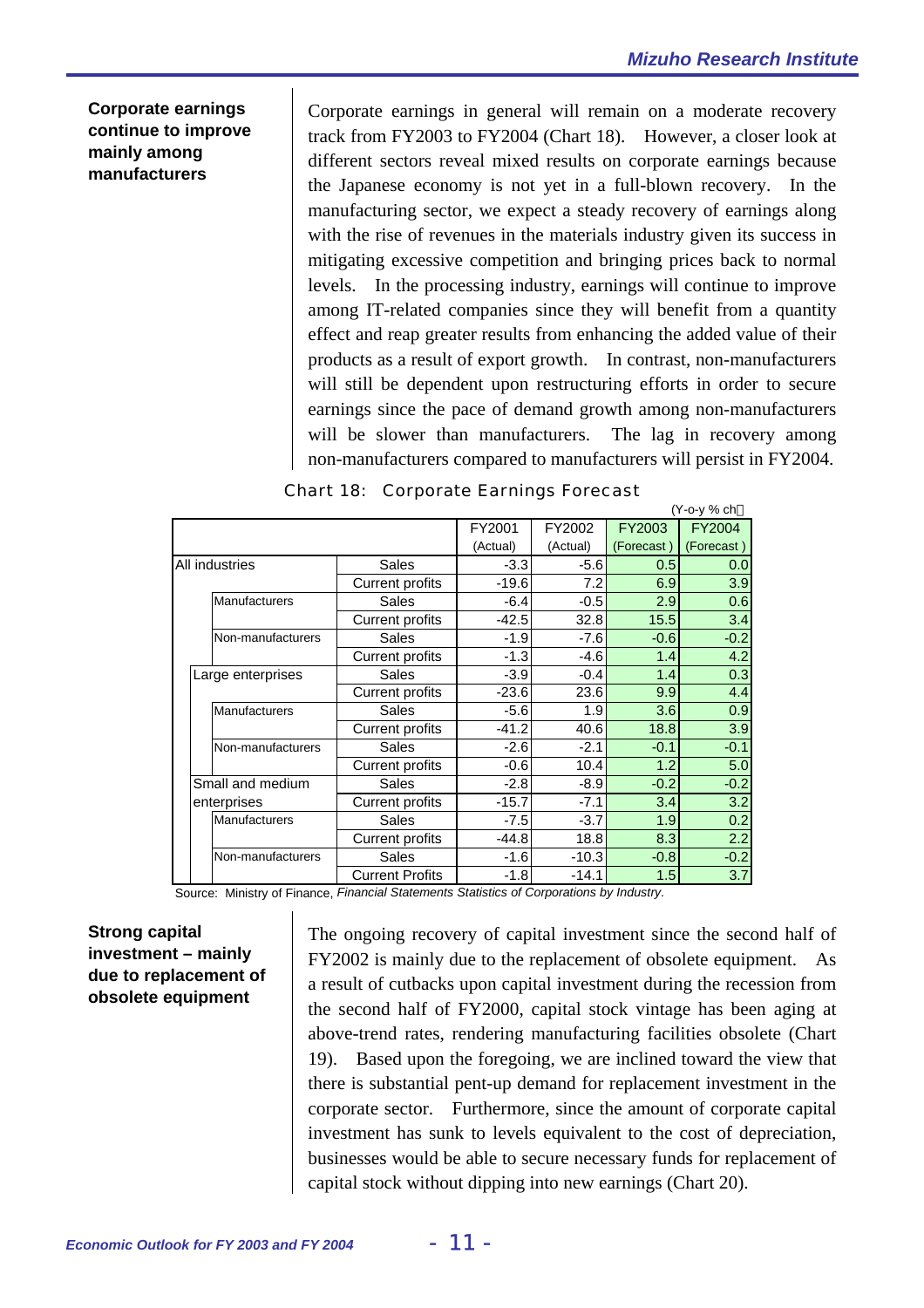



by the Cabinet Office.





Judging from the foregoing – namely the existence of demand for replacements, the rise of the capacity utilization rate and the recovery of corporate incentive to invest in plant and equipment amid the growth of earnings – we do not expect the current capital investment momentum to wane for some time. Although the growth of capital investment may stall temporarily in the Oct-Dec quarter because of sluggish production up to the first half of FY2003, investment will most likely recover again in Jan-Mar quarter of 2004. In FY2004, capital investment will most likely remain on an uptrend mainly for maintaining and replacing existing facilities. We expect capital investment to grow 11.5 percent y-o-y in FY2003 and 6.8 percent y-o-y in FY2004.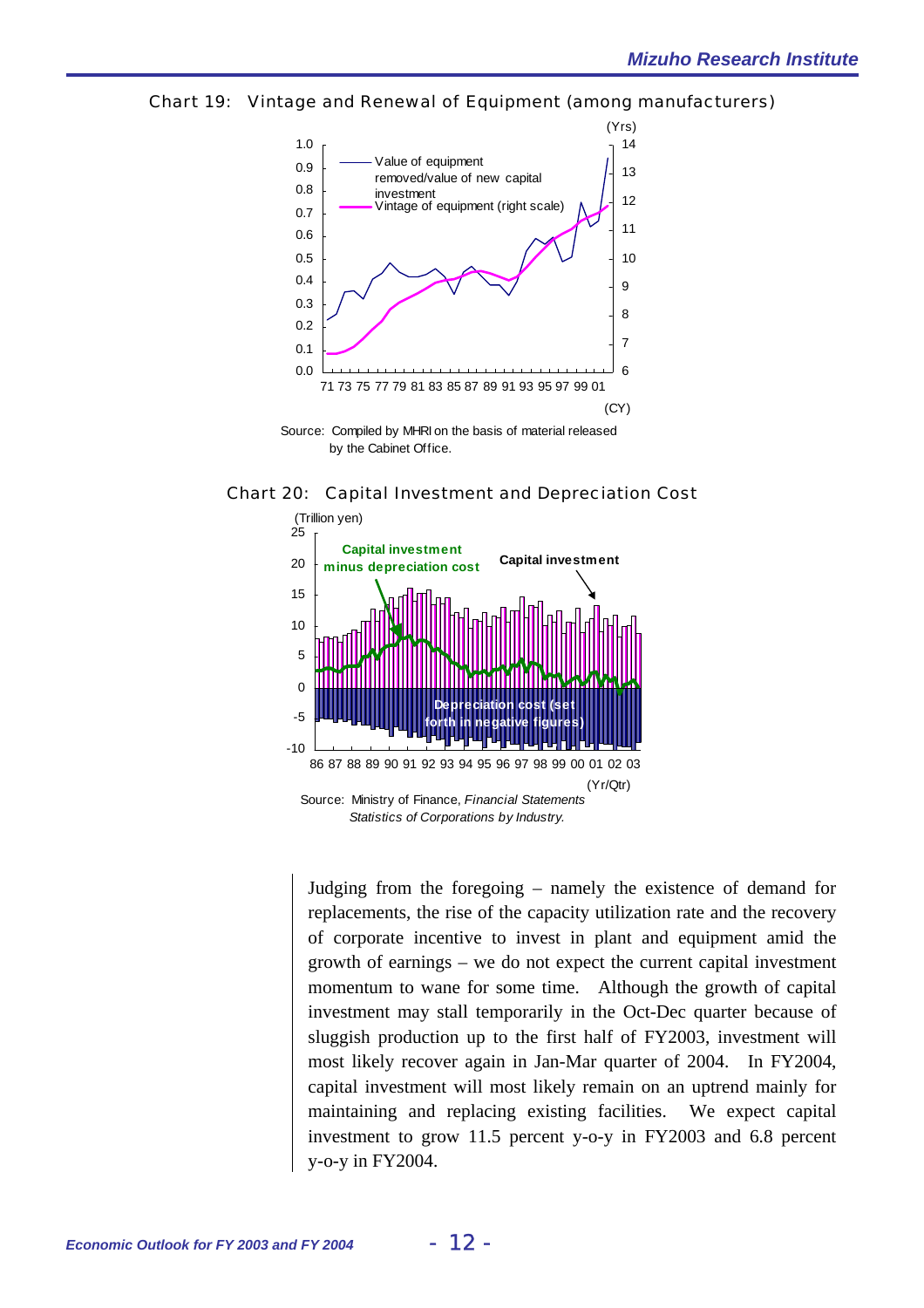## **4. The household sector**

**A sluggish recovery of labor market conditions** 

The recovery of exports and the corporate sector will eventually ripple through to the household sector through the improvement of labor market conditions. However, we believe that the ripple effect of the recovery from the corporate sector to the household sector will be limited for the time being. Our view stems from the fact that (1) non-manufacturers – carrying a heavy weight in employment – will still be pressed to restructure and cut costs in order to generate earnings, and (2) there will be no significant change in the stance to cut labor costs by substituting regular employees with non-regular employees even among manufacturers which are poised for recovery. Although labor market conditions have stopped deteriorating, a sharp improvement is unlikely. While we expect a slight rise of nominal labor compensation from  $-0.5$  percent y-o-y in FY2003 to  $+0.0$ percent y-o-y in FY2004, this will fall short of a full-fledged rebound. Furthermore, the rise of burdens stemming from the reform of Japan's public pension system and tax system will suppress the growth of household income on a medium-term perspective. We expect household disposable income on a nominal basis to stand at  $-0.4$ percent y-o-y in FY2003 and –0.1 percent y-o-y in FY2004 and remain on a downward trajectory Chart 21).





Source: Cabinet Office, *Annual Report on National Accounts.*

(Ch from previous year, trillion yen)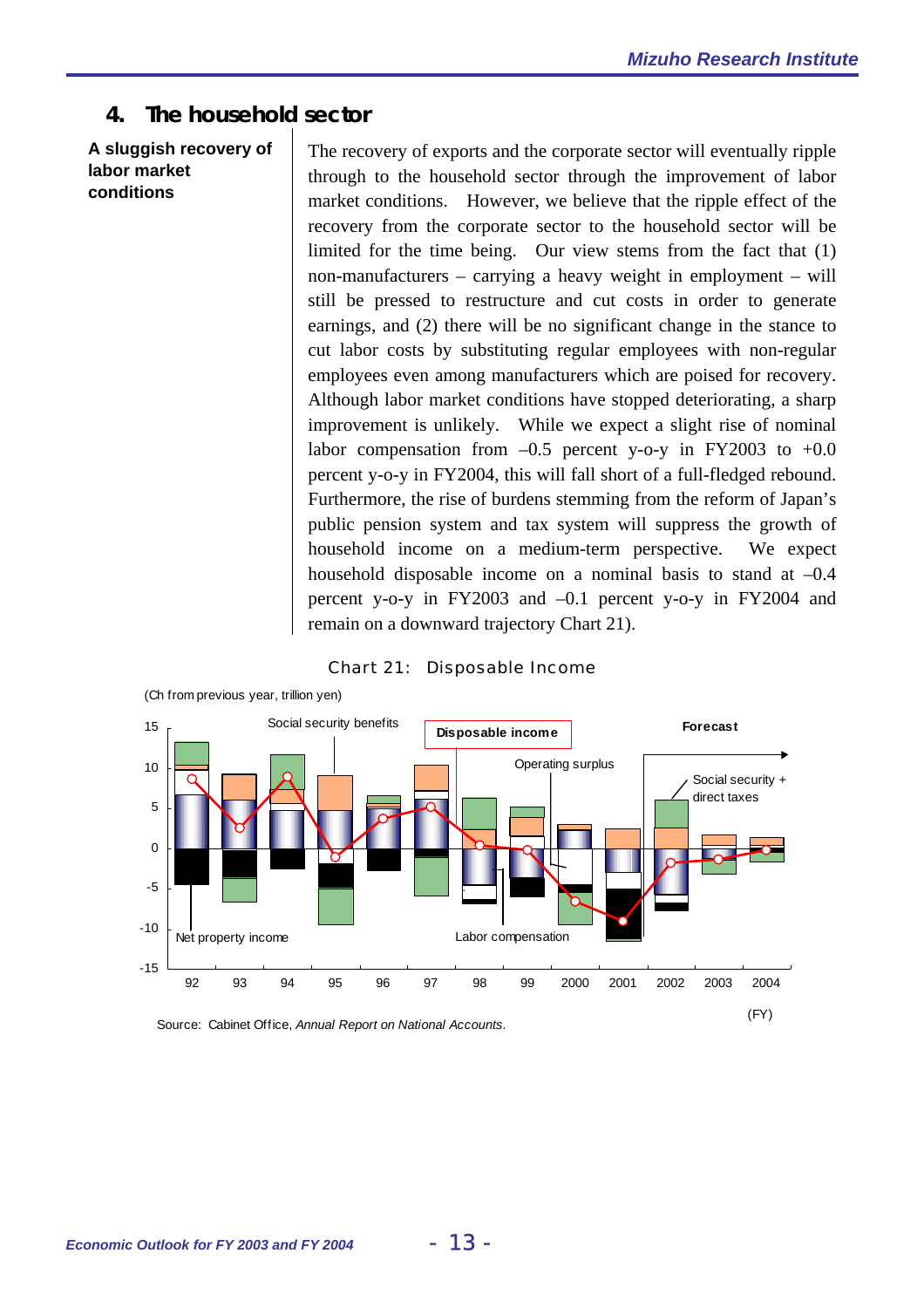### **Only a mild improvement in consumer spending**

A sharp rise of personal spending is unlikely reflecting the income trends discussed above. Certain developments such as the rise in per-unit consumption and brisk sales of big-ticket items suggest a change in the underlying trend. Although there may be positive factors in the background such as the provision of attractive new products by companies emerging out of the general trend to slash prices, these developments are not lifting consumption expenditures as a whole since we also suspect that the trend is the result of a rebound among consumers who have grown tired of a spendthrift mode, spending at home by consumers who have cancelled plans to travel overseas and a wider income disparity among households reflecting the bipolarization of the employment and income environment.

Consumer spending has been relatively strong in comparison to income growth because of (1) a "ratchet effect" amid the fall of income, (2) the increase in real value of financial assets due to price falls, and (3) temporary income accompanying the maturity of high interest-bearing postal savings from FY2000. Looking forward, the impact of these factors should gradually fade as income conditions start to recover and price falls come to a pause. If the current discussions on public pension reform start to materialize and trigger the rise of concerns regarding future pensions, consumers may be more inclined to replenish their savings, thus gradually lowering the propensity to consume in FY004.

Judging from the foregoing, although personal consumption will remain on a moderate recovery commensurate to the increase in number of households, the pace of increase will most likely be slower than in the past. We expect private-sector real consumption expenditures to rise 0.8 percent y-o-y in FY2003 and 1.0 percent y-o-y in FY2004 (Chart 22).

 $\sim$ 

|                                                 |          |            | (%)        |
|-------------------------------------------------|----------|------------|------------|
|                                                 | FY2002   | FY2003     | FY2004     |
|                                                 | (Actual) | (Forecast) | (Forecast) |
| Shunto (spring labor offensive) wage hike rate  | 1.66     | 1.63       | 1.70       |
| Labor compensation                              | $-2.1$   | $-0.5$     | 0.0        |
| Per worker                                      | $-1.6$   | $-0.6$     | $-0.3$     |
| No. of workers employed                         | $-0.5$   | 0.2        | 0.4        |
| Disposable income                               | $-0.6$   | $-0.4$     | $-0.1$     |
| Real disposable income                          | 0.7      | 1.1        | 1.3        |
| Nominal consumption expenditures                | 0.1      | $-0.7$     | $-0.2$     |
| Private sector consumption expenditure deflator | $-1.3$   | $-1.5$     | $-1.4$     |
| Real consumption expenditures                   | 1.4      | 0.8        | 1.2        |
| Propensity to consume                           | 93.9     | 93.6       | 93.4       |
| Change from previous year (% point)             | 0.5      | $-0.4$     | $-0.2$     |

### Chart 22: Personal Consumption

Notes: 1. All items other than the *shunto* w age hike rate and the propensity to consume are represented as the percentage change from the previous year.

 2. The *shunto* w age hike rate is based upon major corporate entities. FY2003 figures are actual results.: Sources: Ministry of Public Management, Home Affairs, Posts and Telecommunications, *Labor Force Survey* , Cabinet Office, *Annual Report on National Accounts.*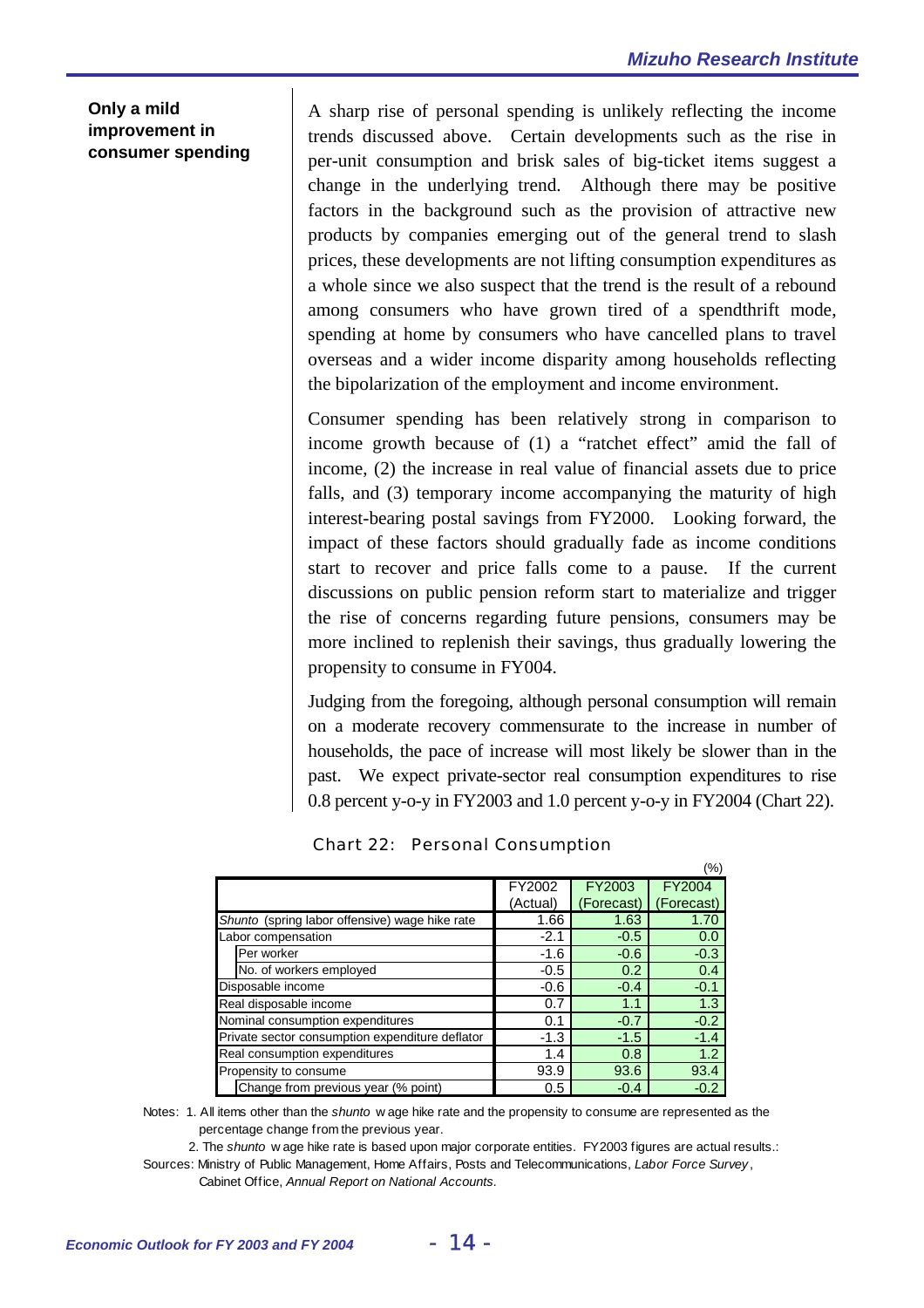### **Housing investment will continue to slump**

MHRI's forecast on private-sector housing investment is as follows: 0.6 percent y-o-y in FY2003 and 1.0 percent y-o-y in FY2004 (Chart 23).

|                                                |                       |                          | FY2002   |            |            |
|------------------------------------------------|-----------------------|--------------------------|----------|------------|------------|
|                                                |                       |                          | (Actual) | (Forecast) | (Forecast) |
|                                                | New housing starts    | $(10,000 \text{ units})$ | 114.6    | 114.3      | 113.1      |
|                                                |                       | $(Y - 0 - y \% ch)$      | $-2.4$   | $-0.3$     |            |
|                                                |                       | (10,000 units)           | 36.6.    | 37.3I      | 37.5I      |
|                                                | Owner-occupied houses | $(Y - 0 - y \% ch)$      | $-3.1$   | 2.1        | 0.6        |
|                                                | Houses for rent       | (10,000 units)           | 45.5.    | 44.3       | 43.OI      |
|                                                |                       | $(Y - 0 - y \% ch)$      | 2.8      | $-2.6$     | $-3.0$     |
|                                                | Houses built for sale | (10,000 units)           | 31.6     | 31.8       | 31.7       |
|                                                |                       | $(Y - 0 - y \% ch)$      | -8.1     | 0.6        | $-0.3$     |
| Private-sector housing investment<br>(nominal) |                       | $(Y - 0 - y \% ch)$      | $-4.1$   | 0.4        | $-1.2$     |
| Deflator                                       |                       | $(Y - 0 - y \% ch)$      | $-1.3$   | $-0.2$     | $-0.1$     |
| Private-sector housing investment (real)       |                       | $(Y$ -o-y $%$ ch)        | $-2.9$   | 0.6        | -1 1       |

|  | <b>Chart 23: Housing Investment</b> |
|--|-------------------------------------|
|  |                                     |

Sources: Cabinet Office, *Annual Report on National Accounts,*

Ministry of Land, Infrastructure and Transport, *New Dwellings Started.*

A breakdown of housing demand by different modes of ownership reveals that the scale-down of tax breaks on mortgages from January 2004 (in this Outlook, we assume that the current maximum benefit will be reduced from 5 million yen to around 4 million yen) will have a negative impact upon owner-occupied houses and houses for sale. However, the mild improvement of labor market conditions and forecasts of higher interest rates ahead may push up demand in this segment of the housing market. Houses for rent on the other hand may be subject to negative pressures since the construction rush for rental housing has mitigated the shortage of supply and expectations of higher interest rates will make it less profitable to lease housing. Furthermore, in view of the declining population in the younger age bracket which will lead to a fall in demand for rented housing on a mid- to long-term perspective and the reaction to a mini-boom thus far, we are inclined toward the view that demand for rented housing will continue to decline from FY2003.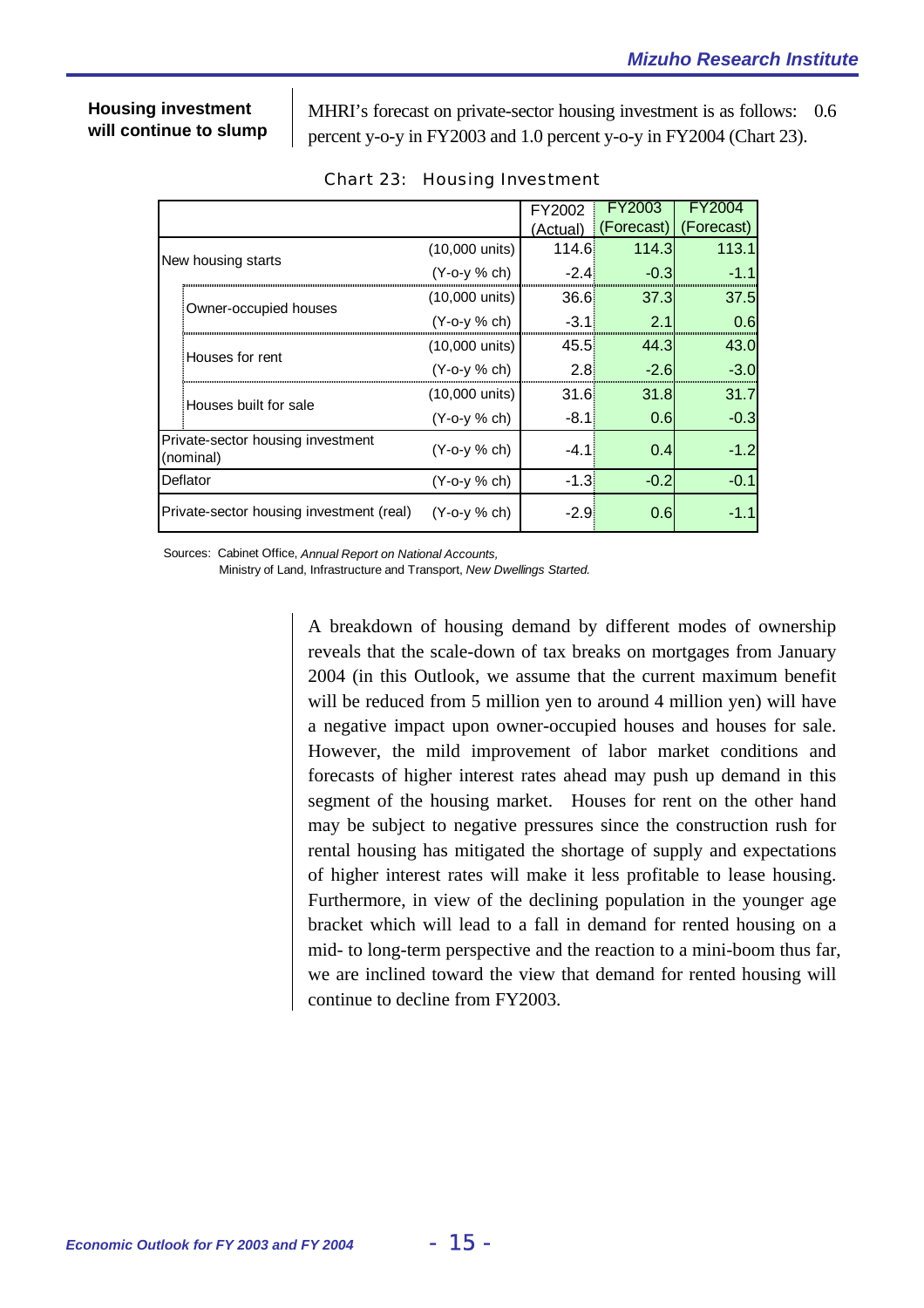## **5. The public sector**

**Government expenditures will fall, leading to an ongoing fall of public investment amid the government's pursuit of a structural reform agenda.** 

Demand in the government sector will continue to follow a downward path.

Public works-related expenditures in the FY2004 general account budget is expected to shrink by more than three percent from FY2003 because of: (1) more stringent screening standards for the selection of projects, (2) cost cuts through steps such as bringing per-unit prices down to appropriate levels, and (3) review of subsidized projects. On the local government level, we also expect a sharp budget cut close to 10 percent - roughly equivalent to the FY2003 budget. The absence of demand-boosting economic measures in FY2003 will also serve to depress public investment further. As a result, we are inclined to believe that nominal public investment will continue to fall sharply in both FY2003 (-9.1 percent y-o-y) and FY2004 (-8.8 percent y-o-y). In real terms, public investment should stand at -7.0 percent y-o-y in FY2003 and - 6.5 percent in FY2004.





According to MHRI's forecast, government final consumption expenditures will reach 0.9 percent in FY2003 and 1.4 percent in FY2004 (Chart 25). In FY2003, we predict that the growth of government consumption would slow sharply due to factors such as the transfer of social benefit in kind to private-sector consumption along with the amendment to raise the burden of medical costs shouldered by patients from April 2003. Since the consumption of fixed capital will most likely decline due to last year's cuts upon public investment, this may serve as fresh restraints upon government consumption.

Furthermore, while public servants' wages are poised for reduction in both FY2003 and FY2004, it should be noted that this will be adjusted by the GDP deflator and thus will not serve as a factor for lower real government consumption.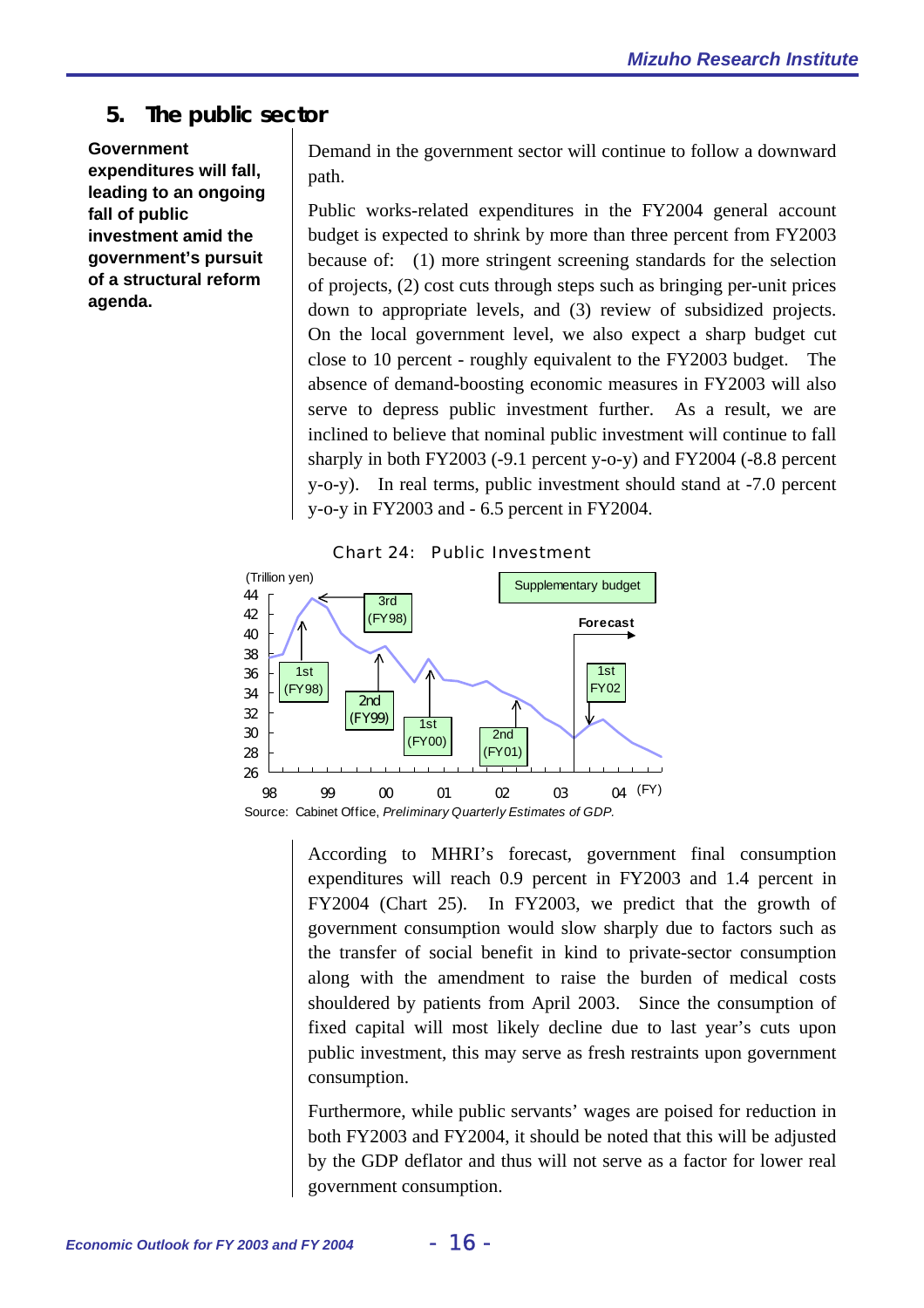



Note: The breakdow n for FY2002 are MHRI estimates. Source: Cabinet Office, *Annual Report on National Accounts* .

## **6. Inflation rate**

## **The year-on-year fall of the CPI is narrowing sharply**

The rise of expectations on economic recovery and a slower pace of price decline is currently fueling a popular belief that Japan might be able to emerge out of a prolonged period of deflation. Judging from an objective point of view however, the chances are remote that the Japanese economy will be able to dispel deflationary pressures by FY2004.

First of all, the fall of consumer prices is decelerating at the moment due mainly to one-off factors such as the increase of medical costs shouldered by patients, the tax hike on cigarettes and a higher price of rice because of the unseasonable cool summer weather this year. Therefore, price falls should grow steeper once the impact of these special factors fade in FY2004 (Chart 26).





Notes: 1. The bars represent the degree of contribution to the line (CPI inflation).

 2. Regression of CPI inflation (nationw ide excluding perishables) by the output gap, inflation expectations and rise of import prices (the residual w as added to inflation expectations). The contribution to CPI inflation by special factors w ere added to the regression results.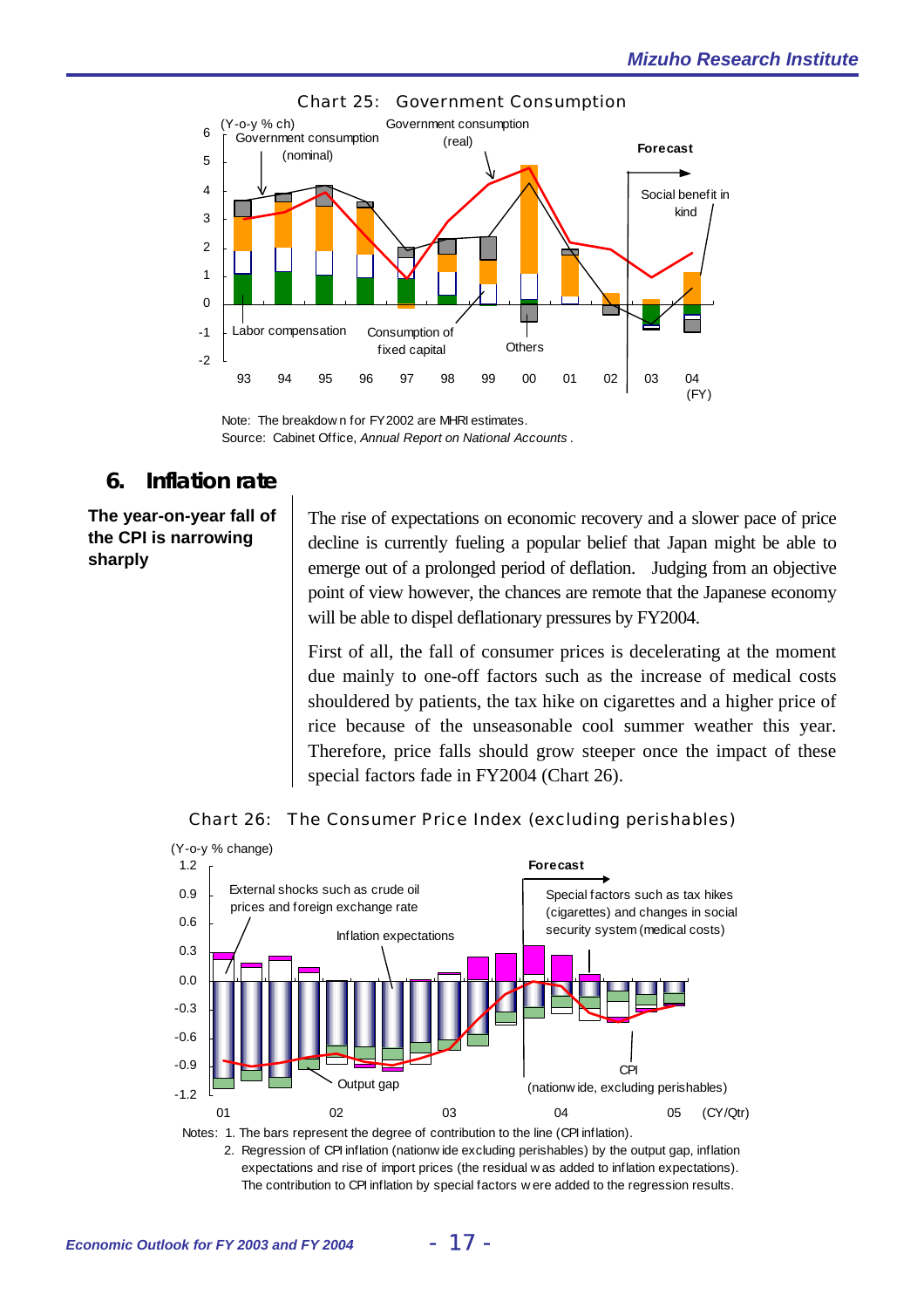Secondly, changes in consumer prices are determined largely by the GDP gap (approximately 80 percent on a long-term basis). Furthermore in the event the GDP gap shrinks as a result of economic recovery, there is a time lag of approximately two to three years for the contraction of the GDP gap to ripple through to the rise of consumer prices (Charts 27, 28). Based upon this analysis, the contraction of the GDP gap stemming from the economic recovery from FY2002 will start to affect consumer prices around FY2005 to FY2006. From the perspective of the GDP gap, it should be noted that the GDP gap will contract at a slower pace than the pace of economic recovery since the odds are high that the improvement of productivity stemming from corporate restructuring efforts will raise the potential growth rate.







on the left.

Sources: Bank of Japan, Cabinet Office and others.

 2. Estimate period: 85Q1~03Q2, 2-yr lag according to Akaike's Information Criteria.

Sources: Bank of Japan, Cabinet Office and others.





Note: The GDP gap is based upon MHRI estimates. The past three years have been w eighted using the timing correlation coefficient.

Source: Ministry of Public Management, Home Affairs, Posts and Telecommunications.

Notes: 1. Based upon VAR model (impluse response) using three variables: CPI inflation (excluding perishables and special factors), GDP gap and rise of import prices.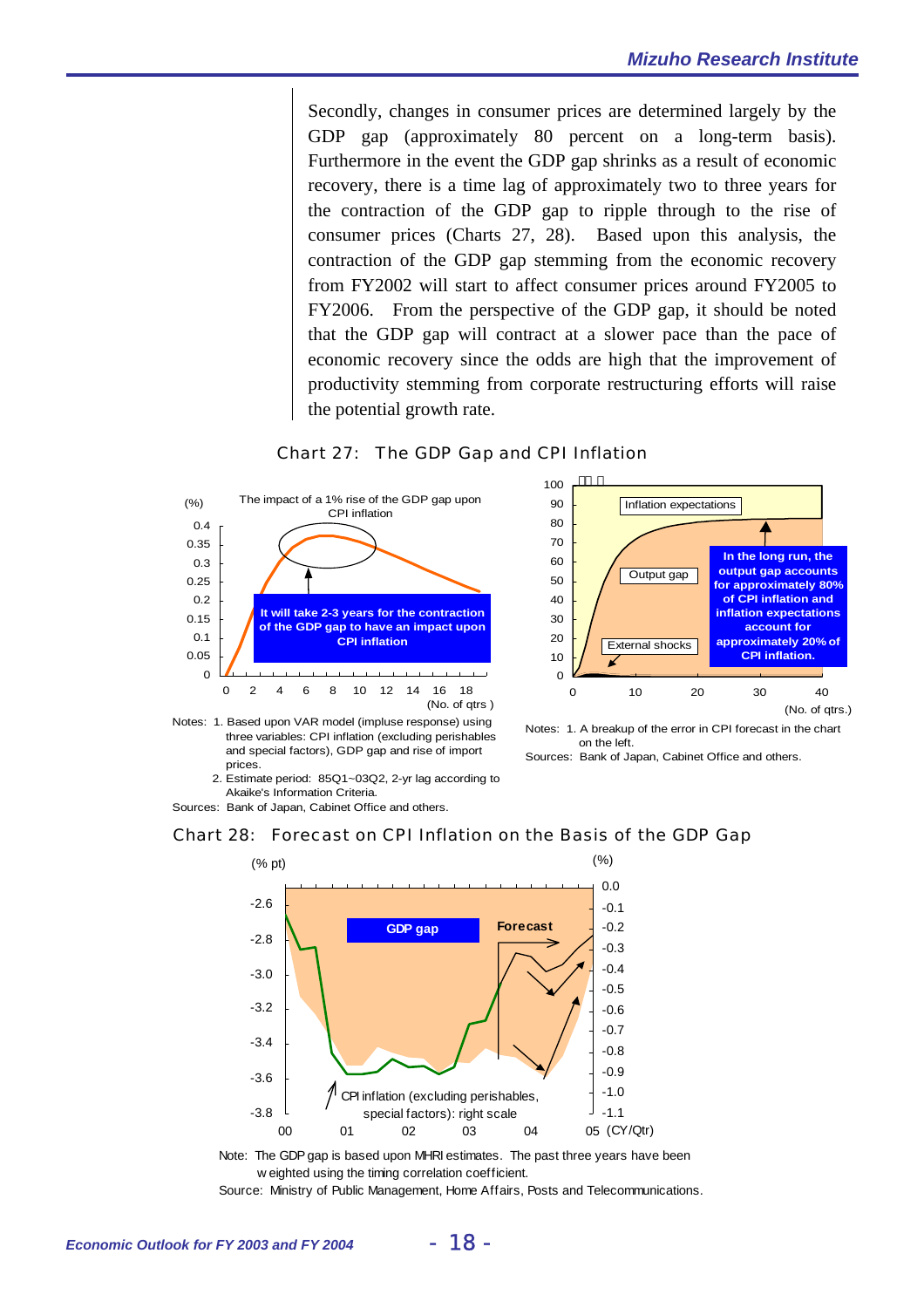There is a remote possibility that deflation will come to an end if expectations on inflation rise completely out of touch with the real economy. In fact, this possibility may not be ignored given the fact that expectations on inflation possess a large impact upon the rise of prices in the short run as indicated in Chart 27. However, price fluctuations diverging from reality will have more of a negative impact by destabilizing the money and capital markets rather than having a positive effect upon the real economy by putting an end to deflation. We are thus inclined to believe that the Japanese government and the Bank of Japan will keep in check any expectations on inflation which are out of touch with reality.

Given the foregoing, it is difficult to anticipate the emergence of the Japanese economy out of deflation by FY2004. Although price falls will narrow steadily along with the recovery of the economy, we may not look forward to a sustained rise of prices above zero percent. MHRI forecasts that the consumer price index (core prices) will fall 0.2 percent y-o-y in FY2003 and drop 0.3 percent y-o-y as a result of the positive effect of economic recovery offset by the fading impact of the temporary factors.

## **7. Forecast of the Japanese economy FY2003 and FY2004**

**MHRI has upgraded its forecast on real GDP growth to 2.7 percent in FY2003 and 2.3 percent in FY2004** 

On the basis of a comprehensive analysis of the factors discussed above, MHRI's outlook on the Japanese economy is as set forth below.

In FY2003, the Japanese economy will revive out of a plateau up to the summer season and return to an export-driven recovery trajectory. In the current Oct-Dec quarter, production activity and corporate earnings will regain momentum reflecting the rise of exports. Capital investment will start to recover once again from the Jan-Mar quarter of 2004. While the inventory cycle was once at the brink of an adjustment phase, it should shift into expansion mode from early autumn. MHRI has upgraded its forecast on the rate of Japan's real GDP growth in FY2003 to 2.7 percent (up from 1.2 percent in our previous forecast in August).

In FY2004, Japan's economic recovery will continue to be driven by exports and corporate capital investment. While the recovery should gradually spread to the household sector toward the year-end, the fragile recovery of income conditions and social welfare system reforms provide us with reasons to doubt that personal consumption will serve to propel the economy. MHRI has upgraded its forecast on the rate of Japan's real GDP growth in FY2004 to 2.3 percent (up from 0.5 percent in our forecast in August).

In nominal terms, MHRI forecasts that Japan's GDP growth will stand at - 0.1 percent (up from 0.9 percent in our forecast in August) in FY2003 and reach 0.3 percent (up from - 1.1 percent in our forecast in August) in FY2004, recording positive growth for the first time in four years.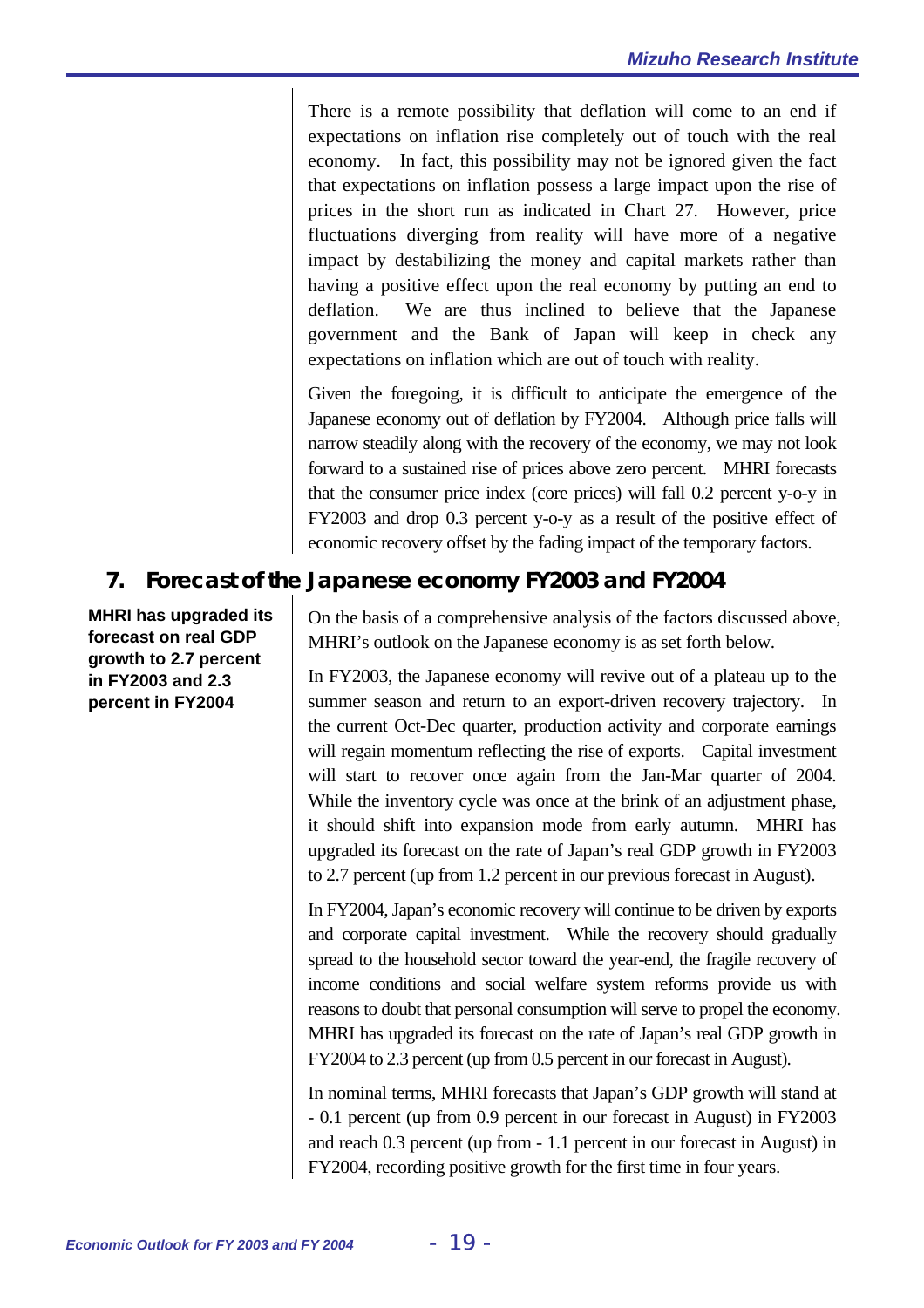|  |                                        |          |               |                       |          |               |                               |               |               | (%)                           |
|--|----------------------------------------|----------|---------------|-----------------------|----------|---------------|-------------------------------|---------------|---------------|-------------------------------|
|  |                                        | FY2002   | <b>FY2003</b> | <b>FY2004</b>         |          | <b>FY2003</b> |                               | <b>FY2004</b> | <b>FY2003</b> | <b>FY2004</b>                 |
|  |                                        |          |               |                       | 1st-half | 2nd-half      | 1st-half                      | 2nd-half      |               | (Contribution) (Contribution) |
|  |                                        | (Actual) |               | (Forecast) (Forecast) | (Actual) | (Forecast)    | $ $ (Forecast) $ $ (Forecast) |               | (Forecast)    | (Forecast)                    |
|  | GDP (real)                             | 1.6      | 2.7           | 2.3                   | 1.4      | 1.1           | 1.2                           | 1.2           |               |                               |
|  | Domestic demand                        | 0.8      | 2.1           | 1.9                   | 1.1      | 0.9           | 0.9                           | 1.0           | 2.1           | 1.8                           |
|  | Private sector demand                  | 1.2      | 3.1           | 2.6                   | 1.8      | 0.9           | 1.4                           | 1.5           | 2.3           | 1.9                           |
|  | Personal consumption                   | 1.4      | 0.8           | 1.2                   | 0.3      | 0.5           | 0.7                           | 0.6           | 0.4           | 0.7                           |
|  | Housing investment                     | $-2.9$   | 0.6           | $-1.1$                | 1.2      | 0.6           | $-2.0$                        | 1.5           | 0.0           | $-0.0$                        |
|  | Capital investment                     | $-0.1$   | 11.5          | 6.8                   | 7.5      | 1.6           | 3.8                           | 4.0           | 1.8           | 1.2                           |
|  | Public sector demand                   | $-0.3$   | $-1.2$        | $-0.5$                | $-1.4$   | 1.2           | $-0.6$                        | $-0.9$        | $-0.3$        | $-0.1$                        |
|  | Government consumption                 | 1.9      | 0.9           | 1.4                   | 0.2      | 0.7           | 0.7                           | 0.7           | 0.1           | 0.2                           |
|  | Public investment                      | $-6.4$   | $-7.0$        | $-6.5$                | $-6.4$   | 3.3           | $-4.9$                        | $-5.6$        | $-0.4$        | $-0.4$                        |
|  | Net exports (contribution)             | 0.8      | 0.6           | 0.6                   | 0.4      | 0.2           | 0.3                           | 0.2           | 0.6           | 0.6                           |
|  | Exports                                | 12.2     | 8.0           | 8.8                   | 3.1      | 4.6           | 4.8                           | 3.2           | 0.9           | 1.1                           |
|  | Imports                                | 5.5      | 3.6           | 5.8                   | $-0.0$   | 4.0           | 2.8                           | 1.8           | $-0.3$        | $-0.5$                        |
|  | GDP (nominal)                          | $-0.7$   | $-0.1$        | 0.3                   | 0.2      | $-0.5$        | 0.7                           | $-0.2$        |               |                               |
|  | Industrial production                  | 2.8      | 3.8           | 5.1                   | 0.1      | 5.9           | 1.4                           | 1.3           |               |                               |
|  | Unemployment rate                      | 5.4      | 5.3           | 5.0                   | 5.3      | 5.3           | 5.2                           | 4.9           |               |                               |
|  | Current account balance (trillion yen) | 13.4     | 15.8          | 18.0                  | 8.4      | 7.4           | 9.2                           | 8.8           |               |                               |
|  | as a percentage of nominal GDP         | 2.7      | 3.2           | 3.6                   | 3.4      | 3.0           | 3.7                           | 3.5           |               |                               |
|  | Corporate goods prices                 | $-1.6$   | $-0.8$        | $-0.7$                | $-0.9$   | $-0.6$        | $-0.6$                        | $-0.8$        |               |                               |
|  | Consumer prices                        | $-0.8$   | $-0.2$        | $-0.3$                | $-0.3$   | 0.0           | $-0.4$                        | $-0.3$        |               |                               |
|  | Long-term interest rate (%)            | 1.11     | 1.17          | 1.75                  | 0.90     | 1.45          | 1.65                          | 1.85          |               |                               |
|  | Nikkei stock average (yen)             | 9,582    | 10,000        | 11,750                | 9,178    | 10,800        | 11,500                        | 12,000        |               |                               |
|  | Exchange rate (yen/dollar)             | 121.9    | 113.5         | 107.5                 | 118.0    | 109.1         | 107.0                         | 108.0         |               |                               |
|  | Crude oil price (dollar/barrel)        | 29.1     | 29.5          | 28.5                  | 29.6     | 29.5          | 29.0                          | 28.0          |               |                               |

| <b>Chart 29: Forecast of the Japanese Economy</b> |  |  |  |  |
|---------------------------------------------------|--|--|--|--|
|---------------------------------------------------|--|--|--|--|

Notes: 1. FY = rate of change from the previous year. Half-year term = rate of change from the previous term (excluding the unemployment rate, current account balance and prices).

2. Half-year corporate goods prices and half-year consumer prices = rate of change over the same period a year ago. Consumer prices = nationwide (excluding perishables).

3. Half-year unemployment rate and half-year current account balance are adjusted for seasonal factors.

4. Crude oil price = nearest term contract for WTI crude futures. The long-term interest rate = newly-issued 10-yr government bonds.

Sources: Cabinet Office, *Annual Report on National Accounts,*

Ministry of Economy, Trade and Industry, *Production, Shipment and Inventory Indexes,*

Ministry of Public Management, Home Affairs, Posts and Telecommunications, *Labor Force Survey, Consumer Price Index,* Bank of Japan, *Balance of Payments Statistics, Corporate Goods Price Index.*

# **8. Risk factors in the outlook of the Japanese economy and the importance of policy initiatives**

**Despite the cyclical recovery of the economy, the basic underpinnings of the economic recovery are still fragile** 

As set forth above, MHRI predicts that the cyclical recovery of the Japanese economy will continue in FY2003 and FY2004. However, it is necessary to keep in mind that the current recovery is subject to various weaknesses.

First of all, the current recovery of the economy is still dependent on external demand. Therefore, there is a perpetual risk that a loss of momentum of the overseas economies or a sharp appreciation of the yen would trigger a slowdown of exports and lead directly to the deceleration of the entire Japanese economy. While the dollar/yen exchange rate around the current level would not be a significant downside risk, a sharp appreciation of the yen to around 100 yen to the dollar would serve as a major risk factor to the Japanese economy (Chart 30).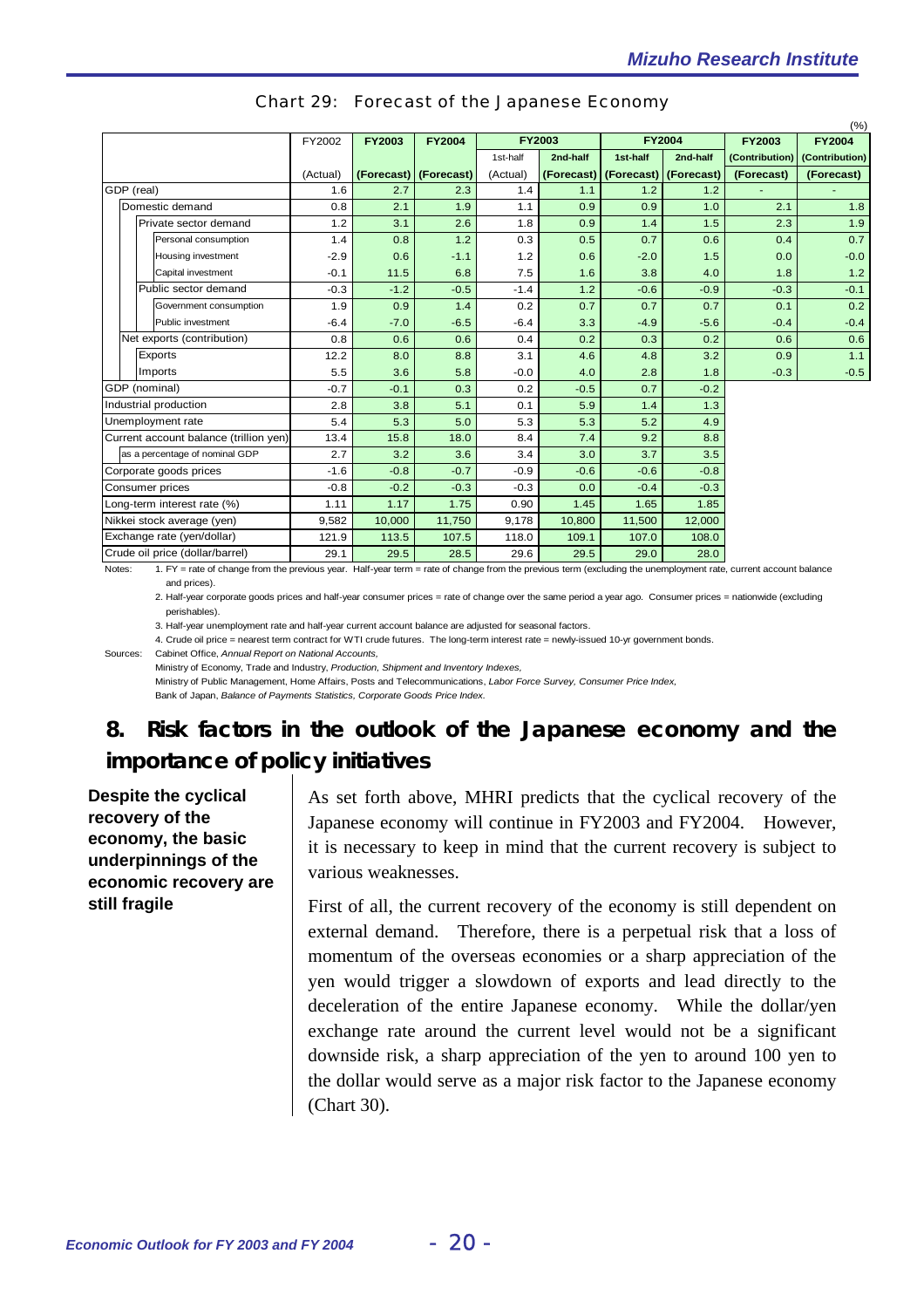#### Chart 30: How the Appreciation of the Yen, Higher Interest Rates and Stock Market Fall Would Affect Economic Growth

|                                                               | 1st quarter | 2nd quarter 3rd quarter |             | 4th quarter | 5th quarter | 6th quarter | 7th quarter | 8th quarter |  |
|---------------------------------------------------------------|-------------|-------------------------|-------------|-------------|-------------|-------------|-------------|-------------|--|
| Real GDP growth rate                                          | $-0.06$     | $-0.09$                 | $-0.12$     | $-0.15$     | $-0.18$     | $-0.20$     | $-0.21$     | $-0.22$     |  |
| Personal consumption                                          | $-0.10$     | $-0.15$                 | $-0.18$     | $-0.19$     | $-0.20$     | $-0.21$     | $-0.22$     | $-0.22$     |  |
| Capital investment                                            | $-0.03$     | $-0.10$                 | $-0.22$     | $-0.38$     | $-0.55$     | $-0.70$     | $-0.81$     | $-0.89$     |  |
| Housing investment                                            | $-0.02$     | $-0.06$                 | $-0.13$     | $-0.20$     | $-0.24$     | $-0.27$     | $-0.26$     | $-0.26$     |  |
| 1% rise of long-term interest rate                            |             |                         |             |             |             |             |             |             |  |
|                                                               | 1st quarter | 2nd quarter             | 3rd quarter | 4th quarter | 5th quarter | 6th quarter | 7th quarter | 8th quarter |  |
| Real GDP growth rate                                          | $-0.08$     | $-0.20$                 | $-0.37$     | $-0.51$     | $-0.58$     | $-0.60$     | $-0.57$     | $-0.52$     |  |
| Capital investment                                            | $-0.90$     | $-1.75$                 | $-2.85$     | $-3.74$     | $-4.42$     | $-4.85$     | $-5.01$     | $-4.99$     |  |
| Housing investment                                            | $-0.11$     | $-0.16$                 | $-0.26$     | $-0.49$     | $-0.71$     | $-0.87$     | $-0.89$     | $-0.68$     |  |
| 10-yen appreciation of the yen                                |             |                         |             |             |             |             |             |             |  |
|                                                               | 1st quarter | 2nd quarter             | 3rd quarter | 4th quarter | 5th quarter | 6th quarter | 7th quarter | 8th quarter |  |
| Real GDP growth rate                                          | $-0.14$     | $-0.22$                 | $-0.29$     | $-0.34$     | $-0.39$     | $-0.43$     | $-0.46$     | $-0.51$     |  |
| Capital investment                                            | $-0.24$     | $-0.42$                 | $-0.64$     | $-0.73$     | $-0.84$     | $-0.88$     | $-0.89$     | $-0.94$     |  |
| Exports                                                       | $-0.85$     | $-1.28$                 | $-1.68$     | $-2.01$     | $-2.25$     | $-2.39$     | $-2.47$     | $-2.51$     |  |
| Imports                                                       | 0.09        | 0.13                    | 0.15        | 0.22        | 0.36        | 0.57        | 0.84        | 1.13        |  |
| Course Cimulation uning Mirubo Desperab Institute Mease Medal |             |                         |             |             |             |             |             |             |  |

#### **10% stock market decline**

Source: Simulation using Mizuho Research Institute Macro Model.

The second risk factor is that the current recovery of the Japanese economy is limited to the manufacturing sector and that the waves of demand have not yet rippled to the non-manufacturing sector (Chart 31). In contrast to manufacturers who have achieved great progress in working out their debt and capacity overhang, non-manufacturers are still subject to adjustment pressures in these areas. Therefore, even if production and earnings increase as a result of the rise of demand, it would be difficult for the upturn to lead directly to forward-looking capital investment and employment. Moreover, the bipolarization of the industrial sector in terms of corporate size is still prevalent as exemplified by the recovery of production and earnings among large enterprises in contrast to the belated recovery among small firms. While the bipolarization should be mitigated by a sustained recovery, a wide gap will still remain.



Source: Ministry of Economy, Trade and Industry, *Indices of Industrial Production.*

Source: Ministry of Economy, Trade and Industry, *Indices of Tertiary Industry Activity.*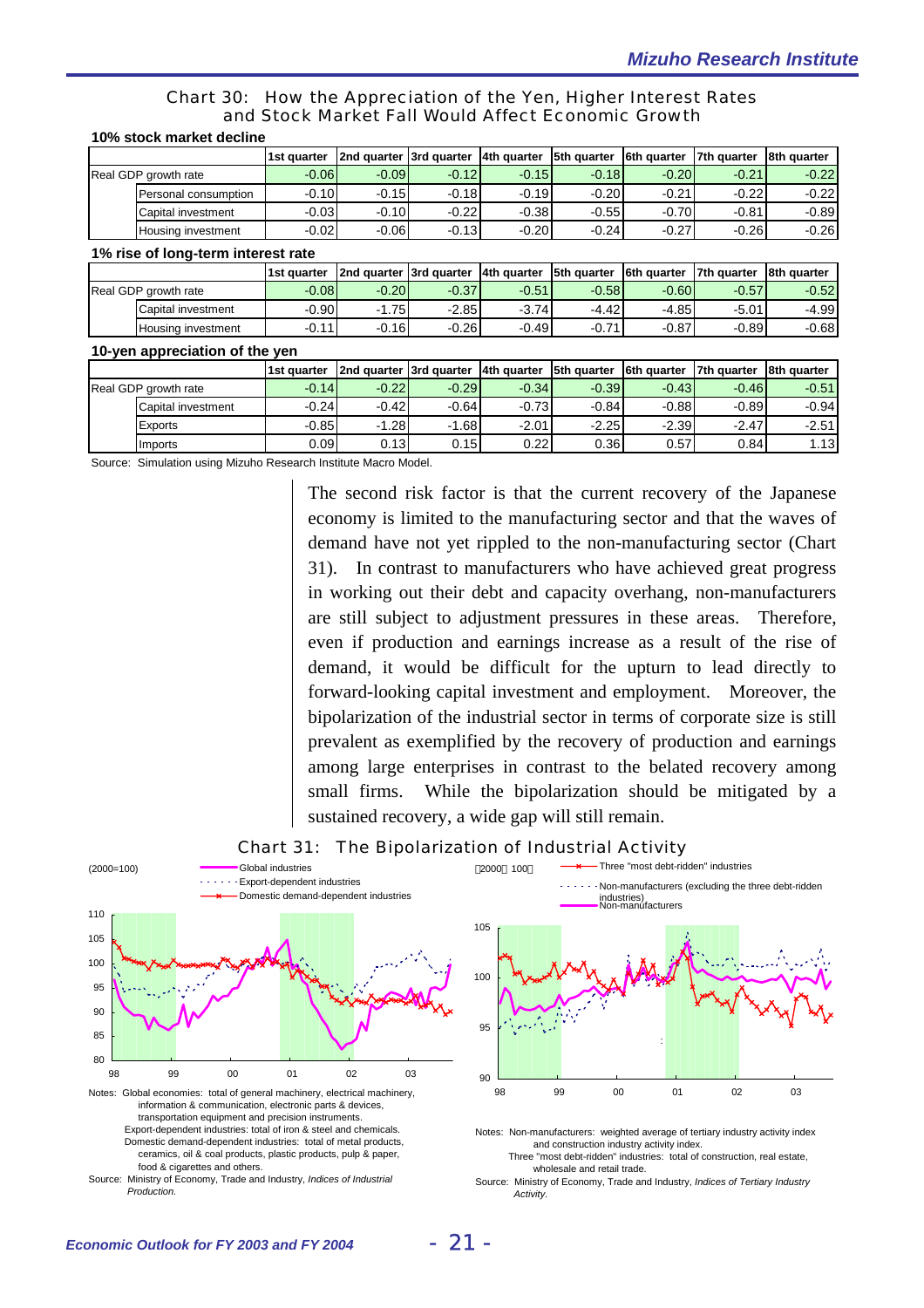Thirdly, the deflation of asset prices (a plunge in land and stock prices) and the deflation of general prices (a fall in product prices) are still negatively affecting the Japanese economy. Admittedly, the stock market rebound since early FY2003 is a favorable impact upon both corporate business sentiment and balance sheets and expectations toward the alleviation of deflationary pressures are starting to emerge along with the recovery of the economy. Negative pressures stemming from the deflation of asset prices and the deflation of general prices may indeed be abating. Nevertheless, the damage done to corporate balance sheets because of the plunge of land prices is still a major problem mainly among non-manufacturers. Furthermore, in the absence of definite signs that general prices are bottoming out, it is unlikely that corporations will disregard the fall of interest rates in real terms and the reduction of real debt burdens and start to invest in more forward-looking projects and endeavors.

Finally, Japan's declining birthrate and aging population may be a drag upon the recovery of demand in the household sector. Depending upon the course of debate on pension and tax system reform, there is a risk that the rise of concerns regarding the future will dampen household spending incentives.

In the light of all these downside risks, it is difficult to conclude that the current upturn of the economy will lead directly to a full-blown recovery. Even so, it is also true that the maintenance of the current upturn will alleviate the negative pressures stemming from these structural problems and provide economic entities with more confidence toward future growth expectations (Chart 31). Although there is no room for unabashed optimism, the current upturn may lead Japan out of its prolonged slump if efforts at reform in the private sector and appropriate policy management (including a vision on the future) by the government succeed in setting forth sanguine prospects toward future growth. FY 2004 will serve as a decisive test on the medium-term recovery of the Japanese economy.

#### Chart 32: Expected Rate of Growth Among Corporations and Rate of GDP Growth in Reality



Note: The expected rate of grow th w as processed on the basis of surveys in January every year w ith the use of Spline interpolation. Source: MHRI (on the basis of data released by the Cabinet Office).

**FY2004 will serve as a decisive test on whether the current upturn of the economy will develop into a full-blown economic recovery**